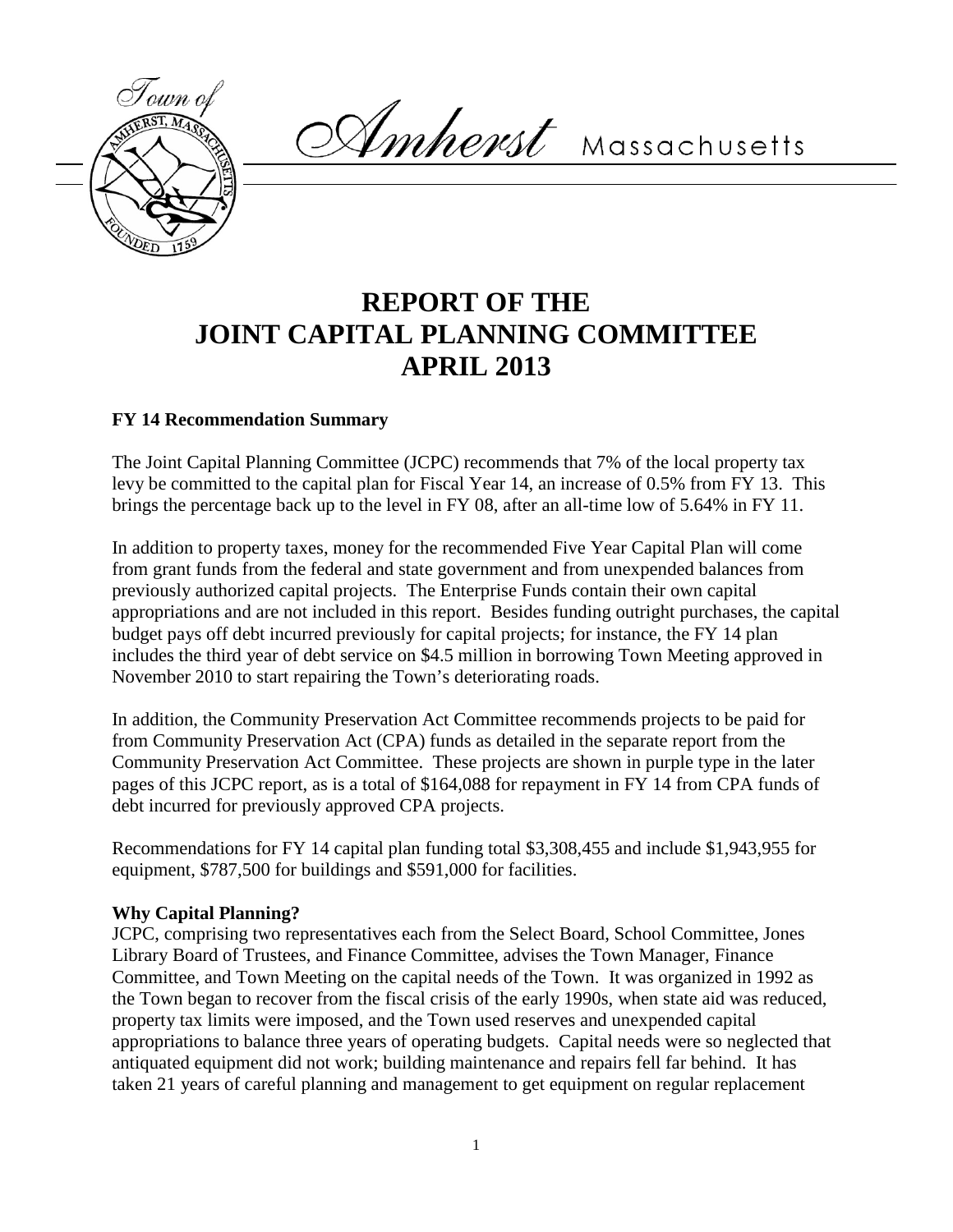schedules and buildings free of some of the health and safety problems that arose from failure to keep up those facilities during that period.

After several years of decreased state aid, many cities and towns, including Amherst, are faced with often-conflicting needs to meet increasing operating expenses, provide for pensions and other post-employment benefits (OPEB), satisfy capital needs, and rebuild reserves. The Financial Management Policies and Objectives adopted by the Finance Committee in January 2008 and reviewed by JCPC acknowledge the need to adequately fund a viable multi-year capital plan to maintain infrastructure, replace worn equipment, and provide for other long-range capital assets.

## **What are Capital Improvements?**

A capital improvement is a tangible asset or project with an estimated useful life of five (5) years or more, and a cost of \$5,000 or more. Among the items properly classified as capital improvements are:

- New public buildings, or additions to existing buildings, including land acquisition costs and equipment needed to furnish the new building or addition for the first time;
- Major alterations, renovations, or improvements to existing buildings that extend the useful life of the existing buildings by ten (10) years;
- Land acquisition and /or improvement, unrelated to a public building, but necessary for conservation or park and recreation purposes;
- Major equipment acquisition, replacement or refurbishment, including but not limited to vehicles, furnishings, and information technology systems' hardware and software; or other items that combined in purpose together make it a Capital Project;
- New construction or major improvements to Town's physical infrastructure, including streets, sidewalks, storm water drains, the water distribution system, and the sanitary sewer system. Infrastructure improvements must extend the useful life of the infrastructure by at least ten (10) years to be appropriately classified as a capital improvement;
- A feasibility study, engineering design services, or consultant services which are ancillary to a future capital improvement project.

## **How Are Capital Needs Prioritized?**

JCPC reviews requests for capital plan funding that meet several criteria. Successful capital planning facilitates postponing some capital expenditures in favor of others as part of the planning process. JCPC has adopted the following guidelines for prioritizing capital projects, with examples listed in parentheses. The guidelines themselves are not necessarily listed in priority order:

- Imminent threat to health and safety of citizens, employees or property (police cruisers and radios, self-contained breathing apparatus for firefighters, building repairs);
- Maintenance and improvement of capital assets (major repairs of buildings, replacement of vehicles and equipment, park and play area renovations);
- Requirement of state or federal law (asbestos cleanup program mandated by federal law in 1986, removal of gas tanks, etc);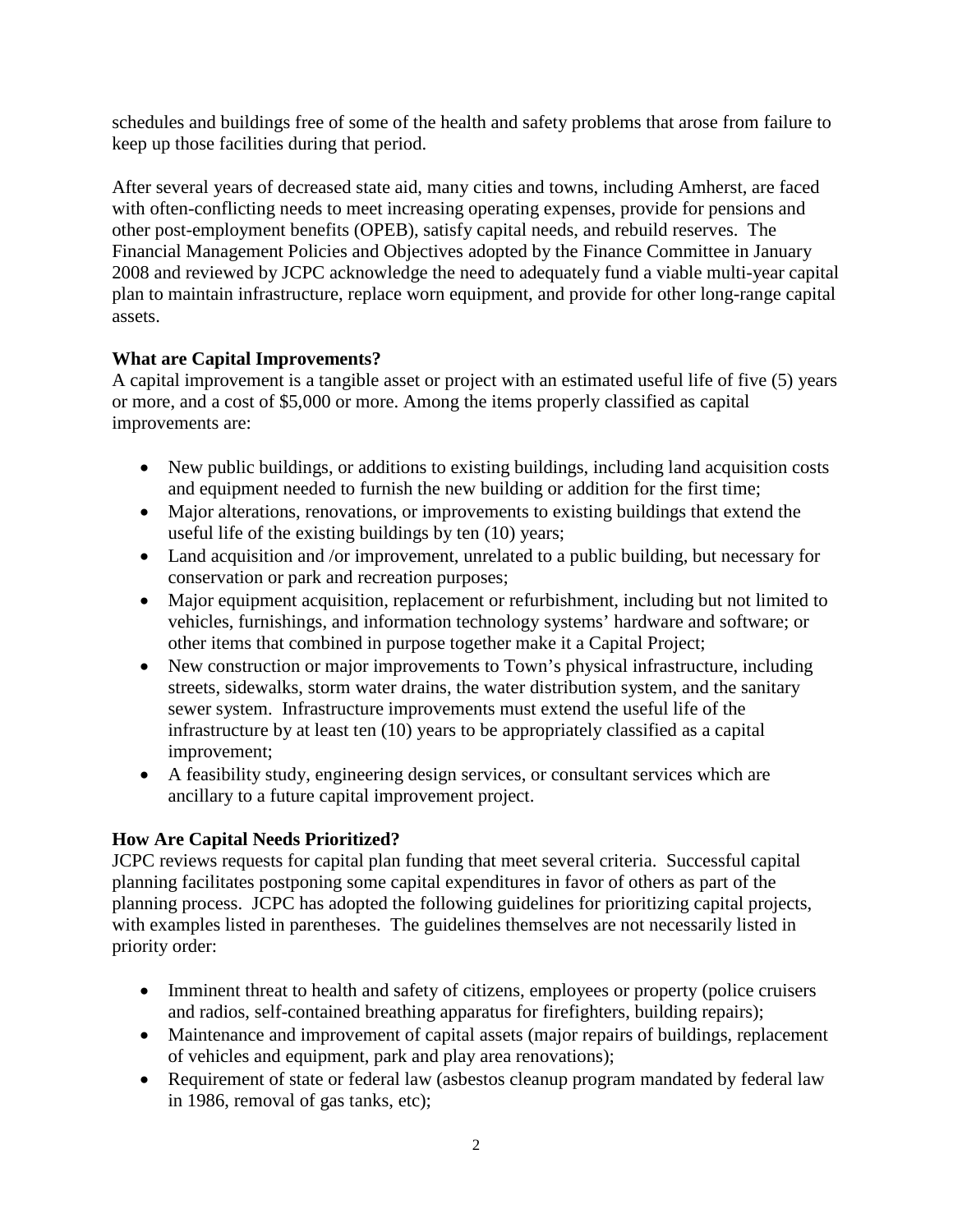- Improvement of the infrastructure (streets and sidewalks, water and sewer programs);
- Improvement/maintenance of productivity (equipment replacement, computer hardware / software);
- Improvement of an overburdened situation (Town Hall renovations, cemetery expansion program);
- Newly identified need (recreation fields);
- Priority assigned by Department (Very High, High, Medium, Low); and
- Consistency with and in furtherance of long-term planning objectives of the Town (Master Plan, Climate Action Plan, Historic Preservation Plan, Disability Access Transition Plan, etc.).

## **Where Does The Money Come From?**

Funds for the recommended Five Year Capital Plan will come from the same sources as before: property taxes, enterprise and other special purpose funds of the Town, grant funds from the federal and state government and from unexpended balances from previously authorized capital projects. This plan assumes commitment of 7% of the local property tax levy in FY 14. Earlier capital plans used as much as 10% of the tax levy, which along with the other resources was enough to keep up with renovation and maintenance of existing buildings and equipment replacement, but not enough to cover significant new projects. We haven't come close to this goal since FY 07.

## **The Recommended Capital Plan – A One Year Budget, A Five Year Plan**

The General Fund Five Year Capital Plan for FY 14-18 includes voted appropriations from FY 13, a proposed budget for FY 14, and a tentative plan of capital investment for the period FY 15- 18. Next year JCPC will update the plan to balance projected expenditures with projected available revenues for subsequent years. The total capital budget in any fiscal year is comprised of direct cash expenditures for capital items, debt service (interest and principal) on all prior bonded expenditures, and debt service on new authorized and issued bonds, if any. The plan is organized into three categories of projects: major equipment (vehicles, technology, etc.), building needs, and facilities needs (road maintenance, parks, open space, etc.). Included in the plan are recommendations developed by the Community Preservation Act (CPA) Committee for eligible community housing, open space, historic preservation, and recreation projects funded from the local voter-approved 1.5% property tax CPA surcharge and matching state funds. JCPC appreciates the CPA Committee's cooperation and coordination of their recommendations to allow presentation of both plans at the Annual Town Meeting. Recommendations for FY 14 capital plan funding total \$3,308,455, plus Community Preservation Act projects of \$585,483 and include the following:

## **Equipment [Note: Included in 2013 ATM Article 19 and Article 20]**

JCPC recommends a total of \$1,943,955 for equipment items. Of this total, the Ambulance Fund supplies \$144,000 for a new ambulance and defibrillators; borrowing accounts for \$825,000 for a new fire pumper truck and three DPW trucks; repurposed old capital appropriations account for \$5,000; and taxation funds the remaining \$969,955.

Town technology infrastructure equipment replacement (computers and network equipment) is recommended for \$123,000 and includes scheduled replacements of servers, PCs, printers,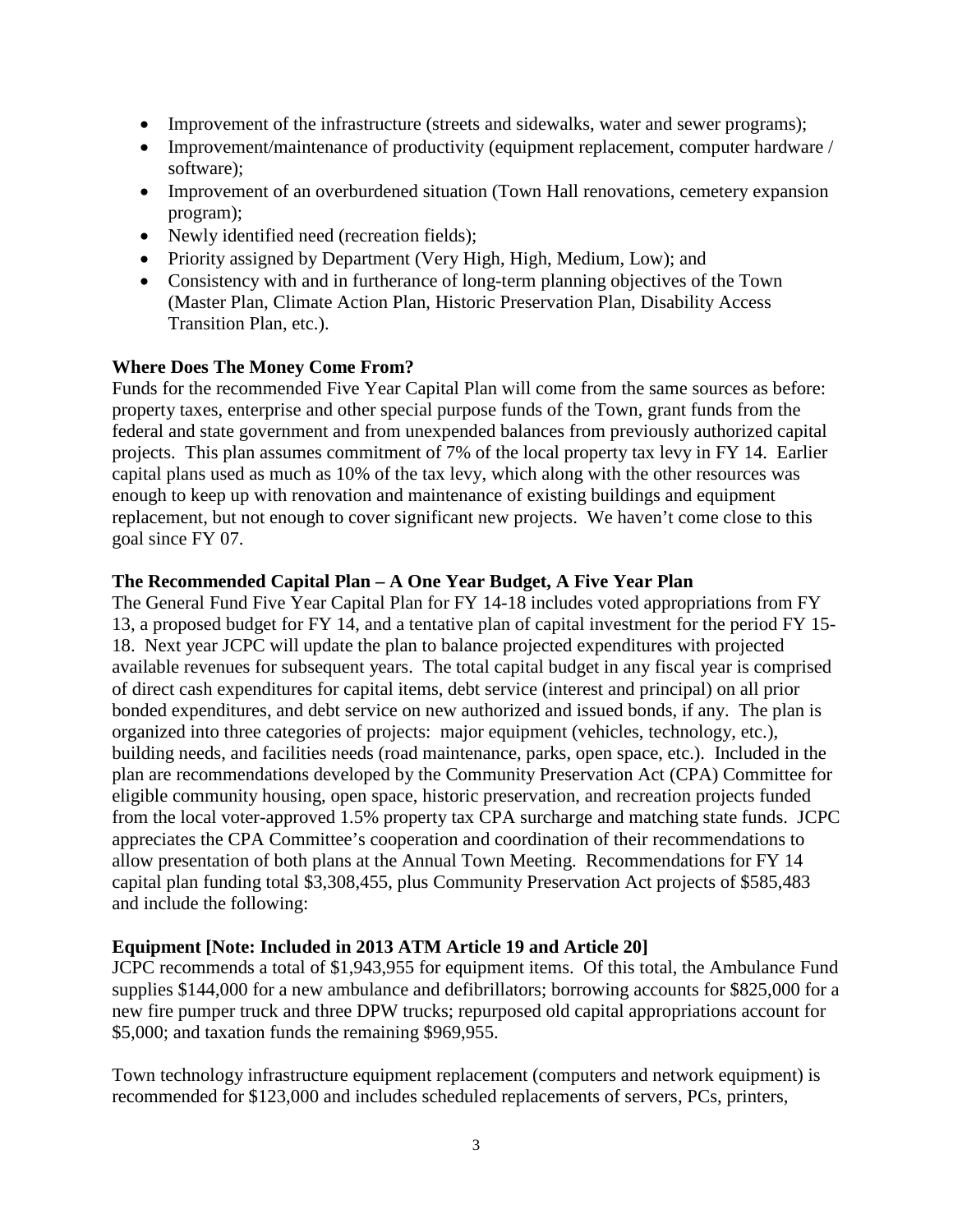routers, switches, and other critical Town technology systems. Other Town technology-related items include \$30,000 to purchase a high volume photocopier for the Bangs Center and a replacement GIS plotter located in the IT Department, \$25,000 for the second of three payments to upgrade the Wi-Fi system in the Town center and public buildings, \$70,000 to continue scanning public documents in order to reduce storage demands in Town Hall and increase public access to these documents, and \$40,000 for new Munis modules for work order management, inventory control, and on-line employment applications.

JCPC recommends \$105,000 for the replacement of three police cruisers. The Amherst Police Department currently utilizes 11 marked police vehicles (black and white) and 3 unmarked police vehicles (silver) for routine patrol. Chief Livingstone has revised the department's longstanding protocol for vehicle replacement by replacing patrol vehicles after they reach approximately 100,000 miles and administrative vehicles after they reach approximately 120,000 miles. This results in a reduction from four to three for the annual replacement of vehicles and the need to replace an additional fourth vehicle only once every three years on average. This year is one of these years when we need to purchase three vehicles. In addition, \$10,500 is recommended to continue replacing in-vehicle video recording systems, which record police stops and arrests and provide a record of those events in case questions about them arise later.

Fire equipment includes \$400,000 of debt for the purchase of a new pumper truck to replace a 1996 pumper, which will become a back-up truck. The JCPC recommends borrowing for this pumper a year ahead of the original schedule for purchasing this piece of equipment, because of the low interest rates currently available and because this is a truck that will have to be replaced soon. The Fire Department is also recommended to receive \$27,000 for the replacement of a staff vehicle and \$40,000 for the replacement of protective gear for firefighters. The Department likes to keep to a regular replacement schedule of the protective gear to ensure it is up to date and completely functional. It skipped purchasing this equipment in FY13, so this year's request is particularly important. The Department is also using \$70,000 of Ambulance Funds to purchase five CPR assist devices. These allow a patient strapped to a stretcher to receive continuous CPR so the EMT's or paramedics can transport the patient or attend to his or her other medical needs. The Ambulance Fund will also provide funding for purchasing two simulation mannequins for training personnel in CPR techniques and \$50,000 to replace five defibrillators.

The Public Works Department is recommended to receive four trucks. \$45,000 is recommended for a ¾ ton pickup truck with plow for the Highway Division. \$105,000 from a proposed bond is recommended for the purchase of a bucket truck to replace one currently used by the Streetlight Division. This new bucket truck will allow for greater and safer access for crews replacing streetlights. An additional \$320,000 in debt is also recommended to replace two large dump truck/sanders. These trucks are the workhorses of the Department and do the bulk of the work fighting snow during storms. The JCPC recommends that the second of these large trucks be bought one year ahead of schedule to take advantage of low interest rates. \$40,000 would purchase a dump truck attachment for a truck assigned to the Trees and Grounds division, which will allow that division to more efficiently pick up trash and recycling from town barrels. There is an additional \$20,000 of General Fund monies that is recommended to purchase the snow plowing and sanding equipment to accompany one of these trucks. Finally, \$5,000 of previously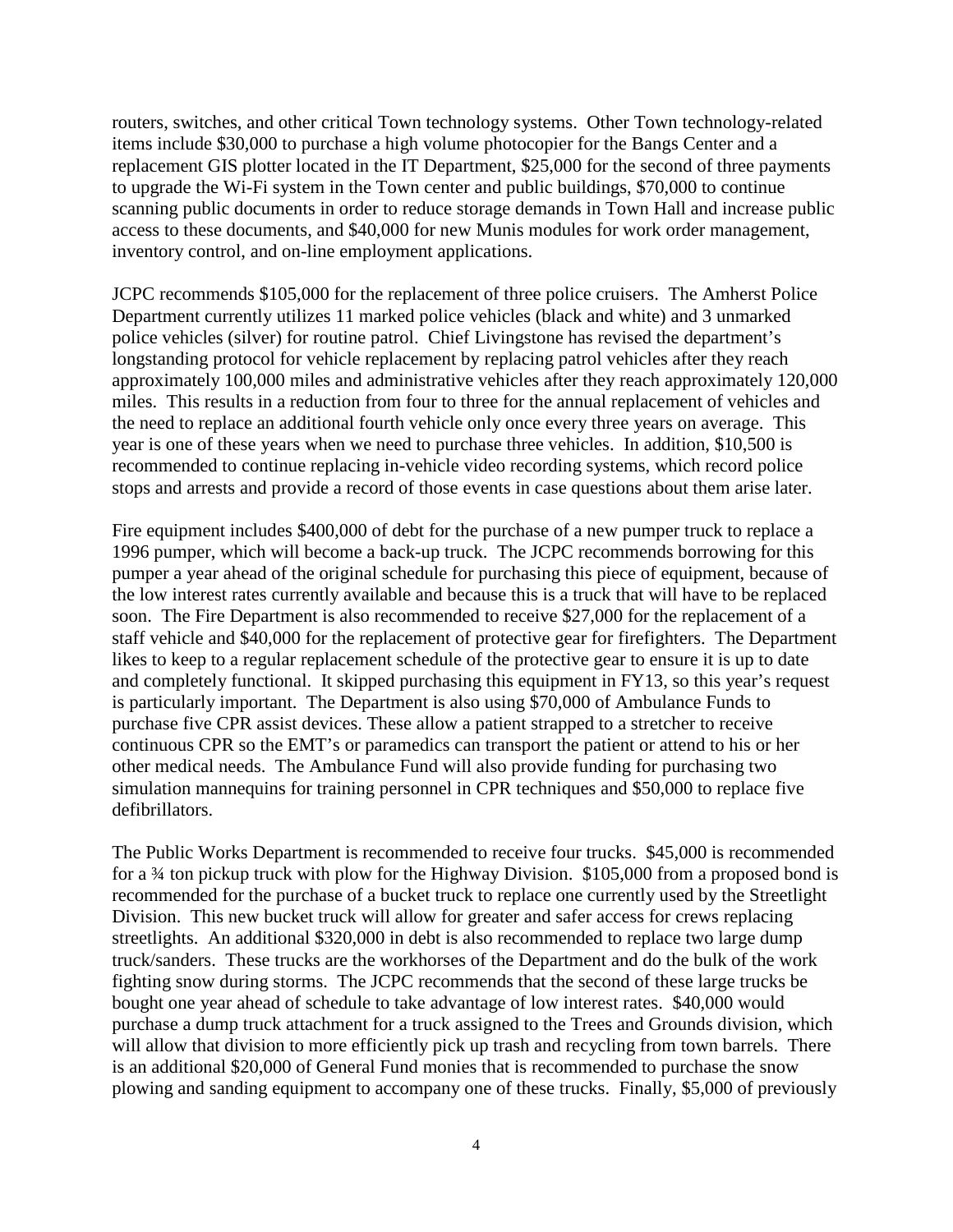appropriated and unspent funds from completed projects is recommended to be repurposed for the Department to use for its ongoing purchase of park replacement equipment, such as picnic tables, trash cans, and playground equipment.

The Cherry Hill Golf Course will receive funds for the third of three lease payments for the purchase of a fairway mower. In addition, it is recommended to receive \$12,500 for the first of a three-year lease payment for the purchase of a rough mower, which will replace a mower that is over 20 years old and requires constant repair. JCPC recommends \$32,451 to the LSSE Department and Cherry Hill Golf Course, which will share a new Sand Pro Groomer, which is a multifunctional piece of equipment that will be used both to maintain sand traps and other features at the golf course and to maintain softball fields and other areas throughout town.

Library equipment includes an annual allocation of \$20,000 for technology infrastructure and \$5,000 for photocopier replacement. Technology acquisition and maintenance at the libraries are overseen by and coordinated with the Town's IT Department.

Recommended School equipment items total \$310,350, including \$20,000 to replace one of the vans used to transport children in the SPED program to and from school. \$40,000 is recommended for replacing kitchen equipment at the Fort River and Wildwood Schools and \$10,000 for design work to replace the back-up generator at the Wildwood School. In addition, \$19,550 is recommended for multimedia audio/visual equipment, \$166,400 for computer equipment for replacement of servers, switches, desktops, printers and similar computer and networking equipment and to update and maintain the network infrastructure, \$3,900 to maintain the Schools' telecommunications infrastructure, and \$26,000 to replace three photocopiers in elementary schools and one at the Business Office; the cost of the latter will be split with the Regional School Department. Another \$5,500 is recommended to replace the desk at the Fort River School library, which had rotted and has been replaced with a temporary structure.

**Buildings [Note: Included in 2013 ATM Article 20 and Article 21]** JCPC recommends a total of \$787,500 for building repairs and renovations, \$400,000 of which is to be funded through borrowing and \$378,500 through taxation.

\$25,000 is recommended for building envelope repairs for all town buildings. The Facilities Director asked that this sum be set aside to cover the costs of unexpected repairs to roofs, HVAC units, and other items that arise during the course of the year. \$10,000 is recommended for interior repairs to Town Hall, including painting and other minor repairs.

The Bangs Community Center recommendation is for \$15,000 for interior building repairs, principally for the installation of a key card system for staff access to the building.

The North Amherst School building, the site formerly rented by the Survival Center, would receive \$15,000 for the purchase of shelves and storage systems to allow Town records currently stored at the Ruxton DPW site to be moved to a safe, dry, climate controlled place. \$35,000 is recommended to supplement CDBG funds that had been allocated for repairs to the Child Care Facility on Strong Street to make repairs to the roof and the HVAC system.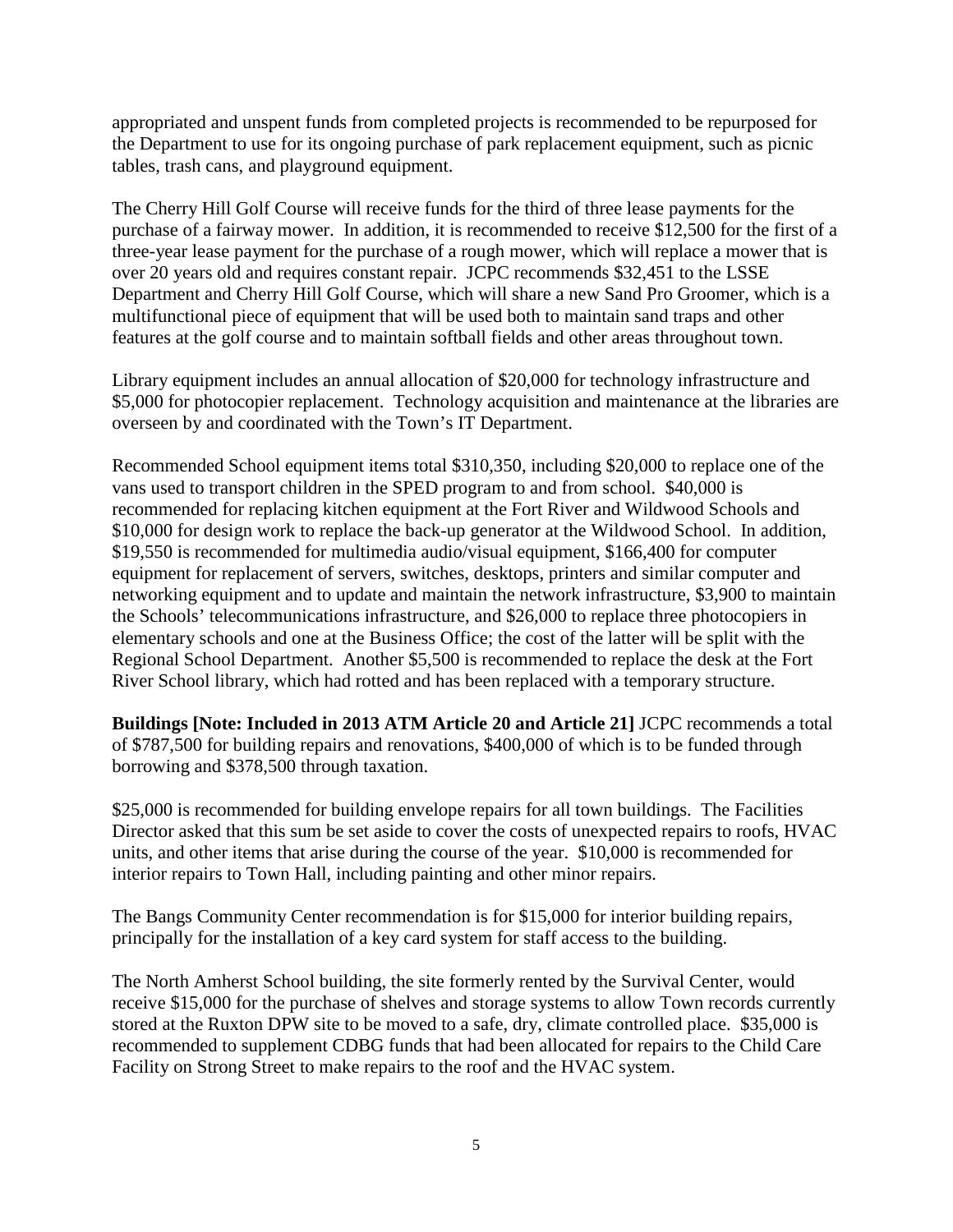Public Works recommendations include \$5,000 for ongoing facility improvements/repairs at the DPW Garage.

Various projects at library buildings are recommended for funding, including: \$15,000 to repair the steps at the Munson Library; \$11,000 to repair the roof at the Jones Library in the atrium area where there have been recurring leaks (this supplements an appropriation of \$14,000 from the CPA committee for this project); \$30,000 for upgrades and modernization of the fire alarm system at the Jones Library, including replacing the main fire alarm control panel, replacing old smoke detectors, and installing a notification system to give the Fire Department more accurate information about the location of alarms; and \$18,000 for a project to insulate portions of the North Amherst Library.

JCPC recommends \$594,500 for various projects at school buildings, including \$150,000 for school security upgrades, such as installing locks in classroom that teachers can lock from the inside. \$30,000 is recommended for general interior repairs, for example, painting, carpeting, and shades, as the need arises. The Wildwood School would receive \$400,000 from a debt authorization to replace its boiler. The payback for the boiler change is six years. In addition, Wildwood would receive \$6,000 to replace grills that feed the air intake systems so as to prevent leaves and other debris from clogging the system and also \$8,500 for the ongoing replacement of exterior doors that have fallen into disrepair.

## **Facilities [Note: Included in 2013 ATM Article 21]**

A total of \$591,000 is recommended for facilities needs, of which \$76,000 is funded via taxation and \$15,000 from the repurposing of funds previously appropriated for other projects. Road maintenance and repairs will be done with \$500,000 in Chapter 90 funds that come from the state. In a change from previous practice, there is no longer a warrant article for Chapter 90 spending. This is because the Town has always been able to spend grant money without appropriation.

Public Works related items include \$30,000 to continue a multi-year project to tackle the backlog of sidewalk repairs that have accumulated. This money will be pooled with the Chapter 90 money to address the sidewalks on town streets. JCPC recommends \$6,000 to allow the Public Works Department to re-lamp a portion of the existing streetlights each year with more energy efficient bulbs. These funds will also be used to replace existing residential lampposts in many of the older neighborhoods with underground power services. \$40,000 is recommended for tree removal support, which will pay for renting a crane to do tree pruning in hard to reach areas and for renting a grinder to chip wood collected from town property from the storms over the past two years. The DPW will use the chips around town.

JCPC recommends using \$15,000 from funds, which previously had been appropriated for engineering studies associated with dredging Puffer's Pond, for the installation of a fence to prevent access to the cliff and dam and for other minor improvements to the Puffer's Pond site.

## **Key Capital Planning Issues Going Forward**

The Five Year Capital Plan is more or less in balance, if spending on capital increases by 0.5% of the property tax levy each year through FY 18. Some projects requested for FY 14 were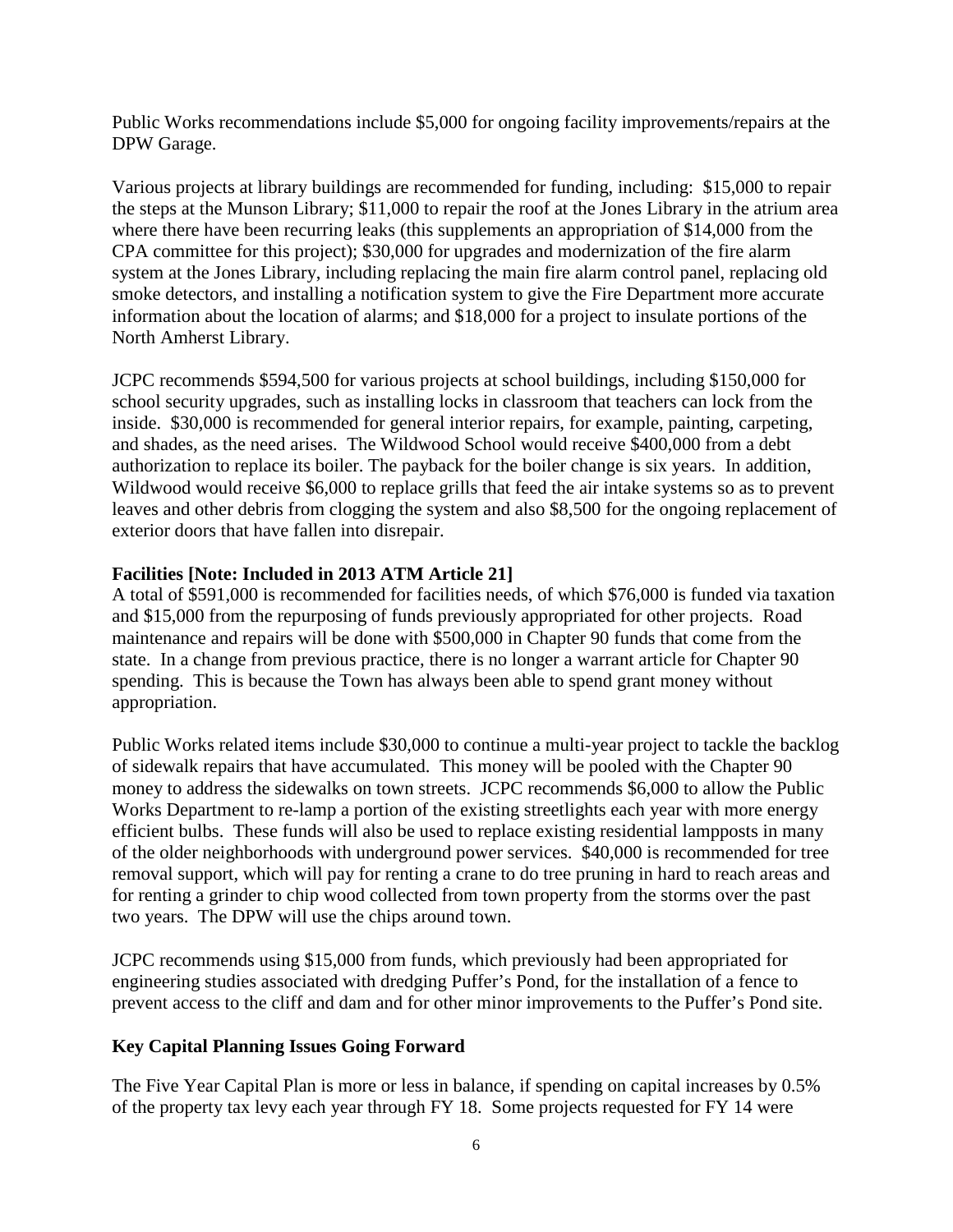moved to later years; \$43,000 in requested items were completely removed from the Plan because of lack of funds. The Plan identifies several major projects on the horizon, including repairs and renovations of Fort River and Wildwood elementary schools; dredging and beach and trail improvements at Puffer's Pond; a new fire station; and renovating or replacing the 19<sup>th</sup> century Department of Public Works facility. Many other projects large and small will compete for scarce resources. Because Amherst's debt level is much lower than that of communities with comparably high bond ratings, larger projects might prudently be financed by borrowing, with debt repayments included in the capital plan for future years. But this will be possible only if the Town increases funding allocations to the capital budget over a period of years as recommended by the JCPC and the Finance Committee, either through increased general tax support or earmarked property tax support via a debt exclusion override. An adequately funded capital plan should be a critical component of any long-term financial plan for the Town.

### **JOINT CAPITAL PLANNING COMMITTEE**

Katherine Appy, School Committee Tamson Ely, Library Trustees Kay Moran (chair), Finance Committee Robert Pam, Library Trustees Doug Slaughter, Finance Committee Rob Spence, School Committee Diana Stein, Select Board Jim Wald, Select Board

Staff Liaisons: Sanford Pooler, Finance Director, Sonia Aldrich, Comptroller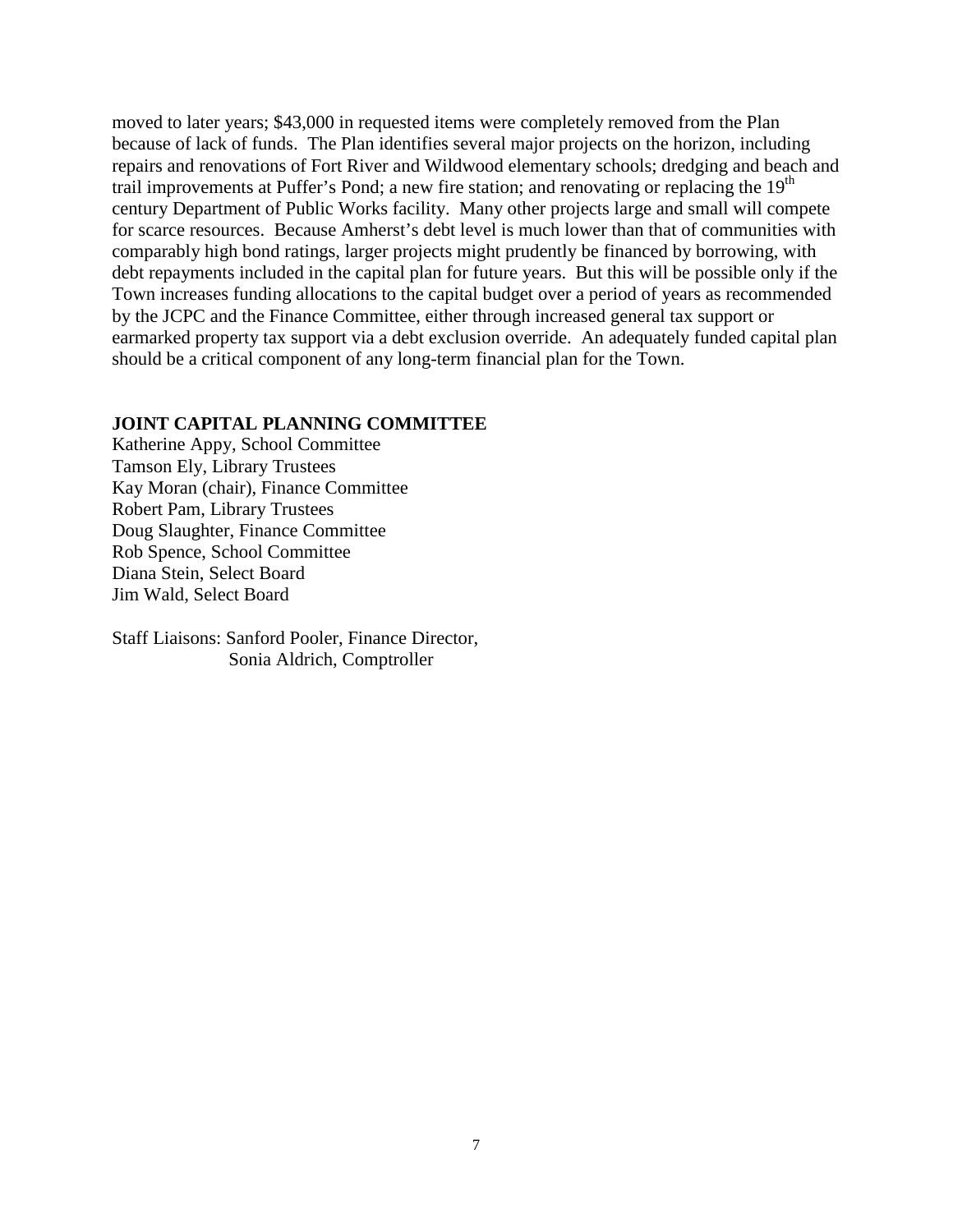## **JOINT CAPITAL PLANNING COMMITTEE General Fund Five Year Capital Plan**

## **Fiscal Years 2014 - 2018**

|                                                                                                    | <b>FY 12</b><br>Approved | <b>FY 13</b><br>Approved | <b>FY 14</b> | <b>FY 15</b> | <b>FY 16</b>   | <b>FY 17</b> | <b>FY 18</b>   | <b>FY 14-18 Total</b> |
|----------------------------------------------------------------------------------------------------|--------------------------|--------------------------|--------------|--------------|----------------|--------------|----------------|-----------------------|
| % of Levy                                                                                          | 2,502,856                | 2,700,814                | 3,016,283    | 3,126,690    | 3,239,857      | 3,355,853    | 3,474,750      | 16,213,433            |
| Less Current Debt                                                                                  | (1,513,874)              | (1,550,083)              | (1,726,081)  | (1,782,519)  | (1,607,329)    | (1,401,567)  | (1,360,551)    | (7,878,046)           |
| Less Proposed Debt                                                                                 | (71, 290)                | (19, 320)                | (20,000)     | (266,900)    | (353, 290)     | (345, 833)   | (987, 483)     | (1,973,506)           |
| <b>Total Taxes Available</b>                                                                       | 917,692                  | 1,131,411                | 1,270,202    | 1,077,271    | 1,279,238      | 1,608,454    | 1,126,716      | 6,361,881             |
| CPA Funds                                                                                          | 604,451                  | 530,834                  | 585,483      | 191,187      | 155,436        | 151,835      | 148,023        | 565,488               |
| Other Available Funds                                                                              | 39,000                   | 77,100                   | 20,000       | 50,000       | 250,000        | 400,000      | 45,000         | 765,000               |
| Grants                                                                                             | 55,852                   |                          |              |              |                |              |                |                       |
| Borrowing                                                                                          | $\overline{\phantom{a}}$ | 1,071,000                | 1,225,000    | 585,000      | $\blacksquare$ | 4,685,000    | $\blacksquare$ | 6,495,000             |
| Debt Exclusion                                                                                     |                          |                          |              | 8,000,000    | 4,000,000      |              |                | 12,000,000            |
| Chapter 90                                                                                         | 500,000                  | 500,000                  | 500,000      | 500,000      | 650,000        | 500,000      | 650,000        | 2,800,000             |
| Ambulance                                                                                          | 70,000                   | 255,000                  | 144,000      | 210,000      | $\sim$         | 210,000      | $\blacksquare$ | 564,000               |
| <b>Total Available For Capital</b>                                                                 | 2,186,995                | 3,565,345                | 3,744,685    | 10,613,458   | 6,334,674      | 7,555,289    | 1,969,739      | 30,217,845            |
|                                                                                                    |                          |                          |              |              |                |              |                |                       |
|                                                                                                    |                          |                          |              |              |                |              |                |                       |
|                                                                                                    |                          |                          |              |              |                |              |                |                       |
| <b>Total Equipment</b>                                                                             | 846,456                  | 1,488,804                | 1,943,955    | 1,398,800    | 1,380,400      | 1,564,000    | 1,436,550      | 7,723,705             |
| <b>Total Buildings</b>                                                                             | 355,000                  | 446,396                  | 787,500      | 8,798,000    | 4,599,500      | 2,242,000    | 470,000        | 16,897,000            |
| <b>Total Facilities</b>                                                                            | 1,054,100                | 1,625,000                | 998,395      | 636,000      | 816,000        | 4,375,500    | 936,000        | 7,761,895             |
| <b>Total Requests</b>                                                                              | 2,255,556                | 3,560,200                | 3,729,850    | 10,832,800   | 6,795,900      | 8,181,500    | 2,842,550      | 32,382,600            |
|                                                                                                    |                          |                          |              |              |                |              |                |                       |
|                                                                                                    |                          |                          |              |              |                |              |                |                       |
| If % of Levy to capital equa                                                                       | 6.25%                    | 6.50%                    | 7.00%        | 7.00%        | 7.00%          | 7.00%        | 7.00%          |                       |
| (Over) / Under                                                                                     | (68, 561)                | 5,145                    | 14,835       | (219, 342)   | (461, 226)     | (626, 211)   | (872, 811)     | (2, 164, 755)         |
| available capital funds                                                                            |                          |                          |              |              |                |              |                |                       |
|                                                                                                    |                          |                          |              |              |                |              |                |                       |
|                                                                                                    |                          |                          |              |              |                |              |                |                       |
| If INCREASE % of Levy to:                                                                          | 6.50%                    | 6.50%                    | 7.00%        | 7.50%        | 8.00%          | 8.50%        | 9.00%          |                       |
| <b>Increase Available for Capit</b>                                                                | 100, 114                 |                          |              | 223,335      | 462,837        | 719,111      | 992,786        | 2,398,069             |
| (Over) / Under                                                                                     | 31,553                   | 5,145                    | 14,835       | 3,993        | 1,610          | 92,901       | 119,975        | 233,313               |
| available capital funds                                                                            |                          |                          |              |              |                |              |                |                       |
|                                                                                                    |                          |                          |              |              |                |              |                |                       |
| Legend                                                                                             |                          |                          |              |              |                |              |                |                       |
| Year of Request                                                                                    |                          |                          |              |              |                |              |                |                       |
| The font color of a request signifies the year when a department originally requested the project. |                          |                          |              |              |                |              |                |                       |
| Projects moved to a later year retain the color of the year when they were originally requested.   |                          |                          |              |              |                |              |                |                       |
| <b>FY13 Purple</b>                                                                                 |                          |                          |              |              |                |              |                |                       |
| FY14 Red                                                                                           |                          |                          |              |              |                |              |                |                       |
| FY15 Green                                                                                         |                          |                          |              |              |                |              |                |                       |
| <b>FY16 Orange</b>                                                                                 |                          |                          |              |              |                |              |                |                       |
| <b>FY17 Dark Blue</b>                                                                              |                          |                          |              |              |                |              |                |                       |
| <b>FY18 Tan</b>                                                                                    |                          |                          |              |              |                |              |                |                       |
|                                                                                                    |                          |                          |              |              |                |              |                |                       |
| <b>Source of Funds</b>                                                                             |                          |                          |              |              |                |              |                |                       |
| The background color of a request signifies the source of funds.                                   |                          |                          |              |              |                |              |                |                       |
| <b>General Fund Revenue</b>                                                                        |                          |                          |              |              |                |              |                |                       |
| <b>CPA Funds</b>                                                                                   |                          |                          |              |              |                |              |                |                       |
| Other Available Funds                                                                              |                          |                          |              |              |                |              |                |                       |
| <b>Grants</b>                                                                                      |                          |                          |              |              |                |              |                |                       |
| Borrowing                                                                                          |                          |                          |              |              |                |              |                |                       |
| <b>Debt Exclusion</b>                                                                              |                          |                          |              |              |                |              |                |                       |
| Chapter 90                                                                                         |                          |                          |              |              |                |              |                |                       |
| Ambulance                                                                                          |                          |                          |              |              |                |              |                |                       |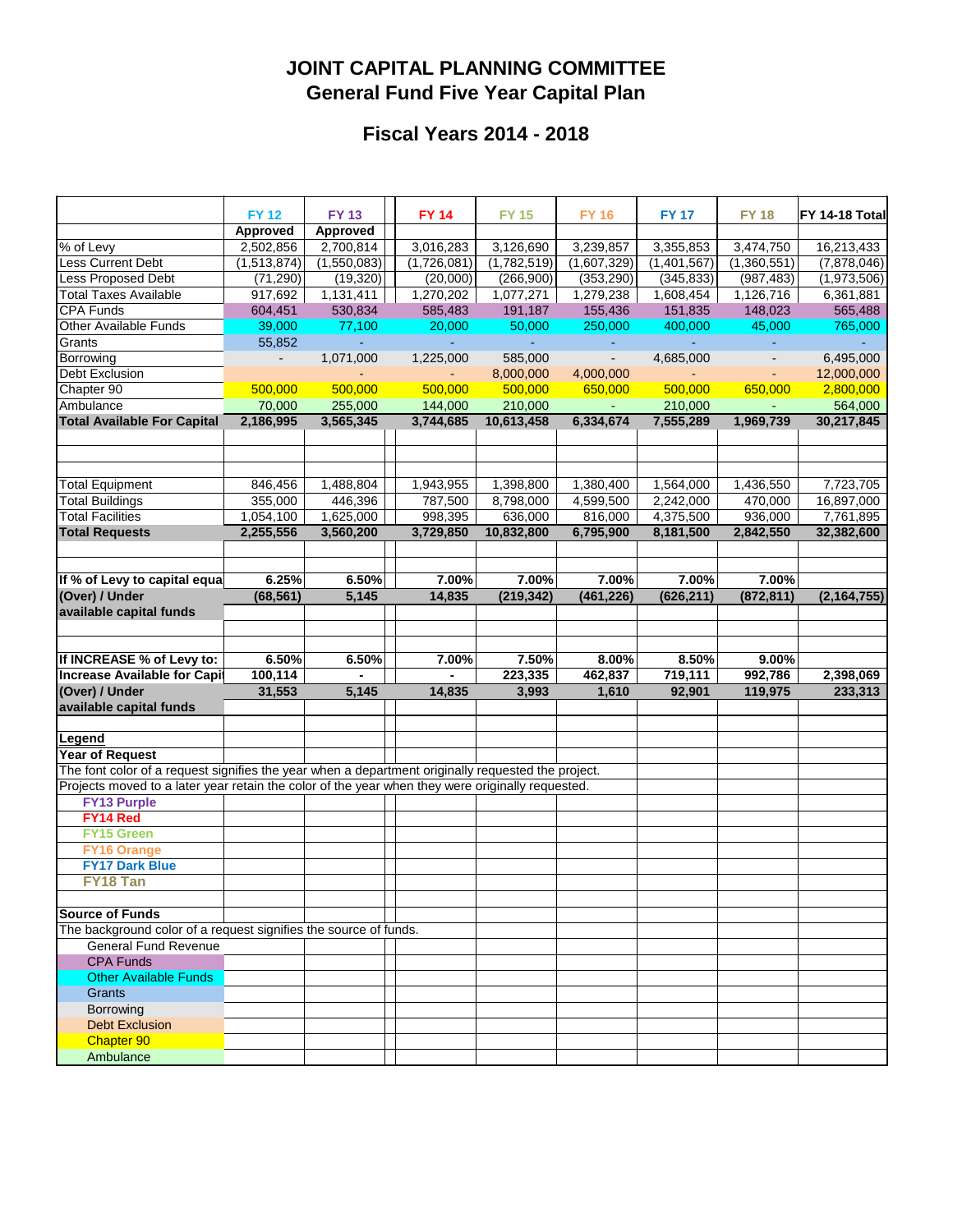#### **GENERAL FUND CAPITAL PROGRAM - EQUIPMENT FY 2014 - 2018**

|                  |                                                                        | <b>FY 13</b>    | <b>FY 14</b>     | <b>FY 15</b>     | <b>FY 16</b>     | <b>FY17</b> | <b>FY 18</b>     | <b>TOTAL</b>      | <b>Unfunded</b> |
|------------------|------------------------------------------------------------------------|-----------------|------------------|------------------|------------------|-------------|------------------|-------------------|-----------------|
|                  | <b>EQUIPMENT:</b>                                                      | <b>Approved</b> |                  |                  |                  |             |                  | FY 14 - FY 18     | List            |
|                  | 1 Information Technology                                               |                 |                  |                  |                  |             |                  |                   |                 |
| $\overline{2}$   | Photocopiers                                                           | 16,500          | 30,000           | 24,500           | 15,000           |             |                  | 69,500            |                 |
| 4                | Infrastructure                                                         | 123,000         | 123,000          | 123,000          | 123,000          | 123,000     | 123,000          | 615,000           |                 |
| 5<br>6           | Document/Records/Images Scanning<br>Disaster Recovery Systems and Plan | 10,000          | 70,000           | 25,000           | 25,000           | 25,000      | 25,000           | 170,000<br>20,000 |                 |
| 7                | Indoor/Outdoor Wireless Systems Upgrades                               | 25,000          | 25,000           | 20,000           | 20,000           |             |                  | 45,000            |                 |
| 8                | Core Switch Replacement                                                |                 |                  |                  | 80,000           | 20,000      |                  | 100,000           |                 |
| 9                | <b>Hybrid Vehicle</b>                                                  |                 |                  |                  |                  |             |                  |                   | 33,000          |
| 13               | Information Systems - Other Depts                                      |                 | 40,000           |                  | 35,000           |             |                  | 75,000            |                 |
|                  | 20 Total                                                               | 174,500         | 288,000          | 192,500          | 298,000          | 168,000     | 148,000          | 1,094,500         |                 |
| 21               |                                                                        |                 |                  |                  |                  |             |                  |                   |                 |
|                  | 22 Town Clerk                                                          |                 |                  |                  |                  |             |                  |                   |                 |
|                  | 23 GEMS Central Tabulation System                                      |                 |                  |                  |                  | 9,000       |                  | 9,000             |                 |
| 24               |                                                                        |                 |                  |                  |                  |             |                  |                   |                 |
|                  | 27 Police                                                              |                 |                  |                  |                  |             |                  |                   |                 |
| 29               | Cruisers                                                               | 140,000         | 105,000          | 105,000          | 105,000          | 140,000     | 105,000          | 560,000           |                 |
| 34               | In Car Video System                                                    |                 | 10,500           |                  |                  |             |                  | 10,500            |                 |
| 36               | Radio Replacement (Federal Mandate)                                    | 125,000         |                  |                  |                  |             |                  |                   |                 |
|                  | 39 Total                                                               | 265,000         | 115,500          | 105,000          | 105,000          | 140,000     | 105,000          | 570,500           |                 |
| 40               | 47 Fire                                                                |                 |                  |                  |                  |             |                  |                   |                 |
| 49               | Ambulance                                                              | 205,000         |                  | 210,000          |                  | 210,000     |                  | 420,000           |                 |
| 51               | Shift Supervisor Vehicle (new)                                         |                 |                  |                  |                  |             | 35,000           | 35.000            |                 |
| 55               | <b>Accountability System</b>                                           |                 |                  |                  | 15,000           |             |                  | 15,000            |                 |
| 61               | Pumper (replace 1996 pumper)                                           |                 | 400,000          |                  |                  |             |                  | 400,000           |                 |
| 62               | Pumper (replace 1999 pumper)                                           |                 |                  |                  |                  |             | 400,000          | 400,000           |                 |
| 63               | Replace 1984 Brush Fire Truck                                          |                 |                  |                  |                  |             | 24,000           | 24,000            |                 |
| 64               | <b>All Terrain Vehicle</b>                                             |                 | 70,000           |                  |                  |             | 22,000           | 22,000<br>70,000  |                 |
| 65<br>66         | <b>CPR Assist Devices (5)</b><br>Simulation Mannequin (2)              |                 | 24,000           |                  |                  |             |                  | 24,000            |                 |
| 67               | <b>Staff Vehicle</b>                                                   |                 | 27,000           | 28,000           |                  | 28,000      | 28,000           | 111,000           |                 |
| 69               | Pickup Truck (4 wd)                                                    |                 |                  |                  | 30,000           |             |                  | 30,000            |                 |
| 70               | Van (Used)                                                             |                 |                  |                  | 22,000           |             |                  | 22,000            |                 |
| 71               | <b>Breathing Apparatus</b>                                             |                 |                  |                  |                  | 100,000     |                  | 100,000           |                 |
| 75               | <b>EMS Defibrillators</b>                                              | 50,000          | 50,000           |                  |                  |             |                  | 50,000            |                 |
| 77               | <b>Portable Radios</b>                                                 | 24,000          |                  | 10,000           |                  |             |                  | 10,000            |                 |
| 78               | Replace hose                                                           |                 |                  |                  | 15,000           |             |                  | 15,000            |                 |
| 84<br>86         | <b>Building Furnishings</b><br><b>Protective Gear</b>                  |                 |                  |                  | 15,000<br>40,000 |             |                  | 15,000<br>200,000 |                 |
| 89               | Replace "Jaws of Life" for E-1 and E-2                                 |                 | 40,000           | 40,000<br>30,000 |                  | 40,000      | 40,000           | 30,000            |                 |
| 90               | Thermal Imaging Camera                                                 | 18,000          |                  |                  |                  |             | 21,000           | 21,000            |                 |
| 91               | Replace Fueling System @ North Station                                 |                 |                  | 15,000           |                  |             |                  | 15,000            |                 |
|                  | 95 Total                                                               | 297,000         | 611,000          | 333,000          | 137,000          | 378,000     | 570,000          | 2,029,000         |                 |
| 96               |                                                                        |                 |                  |                  |                  |             |                  |                   |                 |
|                  | 97 Public Works                                                        |                 |                  |                  |                  |             |                  |                   |                 |
|                  | 100 DPW Generator                                                      | 15,000          |                  |                  |                  |             |                  |                   |                 |
| 104              | Sidewalk Plow                                                          |                 |                  | 150,000          |                  |             |                  | 150,000           |                 |
| 110              | One Ton Dump 4x4 Plow (highway)                                        | 60.500          |                  | 60,500           |                  | 60,500      |                  | 121,000           |                 |
| $\overline{111}$ | One Ton Dump 4x4 Plow w/ Garbage Body (t&g)                            |                 | 40,000           |                  | 50,000           |             | 40,000           | 130,000           |                 |
| 112              | <b>Small Bucket Truck</b>                                              |                 | 105,000          |                  |                  |             |                  | 105,000           |                 |
| 114              | 3/4 Ton Pickup with Plow (highway)                                     |                 | 45,000           |                  |                  | 45,000      | 45,000           | 135,000           |                 |
| 117              | 3/4 Ton Pickup with Plow (t&g)                                         |                 |                  | 42,000           |                  | 42,000      |                  | 84,000            |                 |
| 118              | 3/4 Ton Pickup with Plow (t&g)                                         | 40,000          |                  |                  | 45,000           |             | 45,000           | 90,000            |                 |
| 119              | 5 ft Scag Mower<br>Dump/Sander Truck                                   |                 |                  | 18,500           |                  |             |                  | 18,500            |                 |
| 121<br>123       | Park Replacement Equipment                                             | 150,000         | 320,000<br>5,000 | 5,000            | 150,000          | 5,000       | 150,000<br>5,000 | 620,000<br>20,000 |                 |
| 124              | Toro 580D Replacement                                                  |                 |                  |                  |                  | 85,000      |                  | 85,000            |                 |
| 127              | Dump/Sander Truck Equipment                                            | 20,000          | 20,000           | 20,000           | 20,000           |             | 20,000           | 80,000            |                 |
| 129              | <b>Trash Truck</b>                                                     |                 |                  |                  |                  | 150,000     |                  | 150,000           |                 |
|                  | 131 Total                                                              | 285,500         | 535,000          | 296,000          | 265,000          | 387,500     | 305,000          | 1,788,500         |                 |
| 132              |                                                                        |                 |                  |                  |                  |             |                  |                   |                 |
|                  | 133 Conservation                                                       |                 |                  |                  |                  |             |                  |                   |                 |
| 134              | Tractor                                                                |                 |                  |                  |                  | 50,000      |                  | 50,000            |                 |
| 135              | Fecon Mower                                                            |                 |                  |                  | 30,000           |             |                  | 30,000            |                 |
| 136              | Winch                                                                  |                 |                  | 5,000            |                  |             |                  | 5,000             |                 |
| 137              | Grapple                                                                |                 |                  | 5,000            |                  |             |                  | 5,000             |                 |
| 139              | Dump Trailer                                                           |                 |                  |                  | 10,000           |             |                  | 10,000            |                 |
| 140              | Harrow                                                                 |                 |                  |                  |                  | 5,000       |                  | 5,000             |                 |
|                  | 146 Total                                                              | $\omega$        | ÷                | 10,000           | 40,000           | 55,000      | ×.               | 105,000           |                 |
| 147              |                                                                        |                 |                  |                  |                  |             |                  |                   |                 |
|                  | 148 LSSE                                                               |                 |                  |                  |                  |             |                  |                   |                 |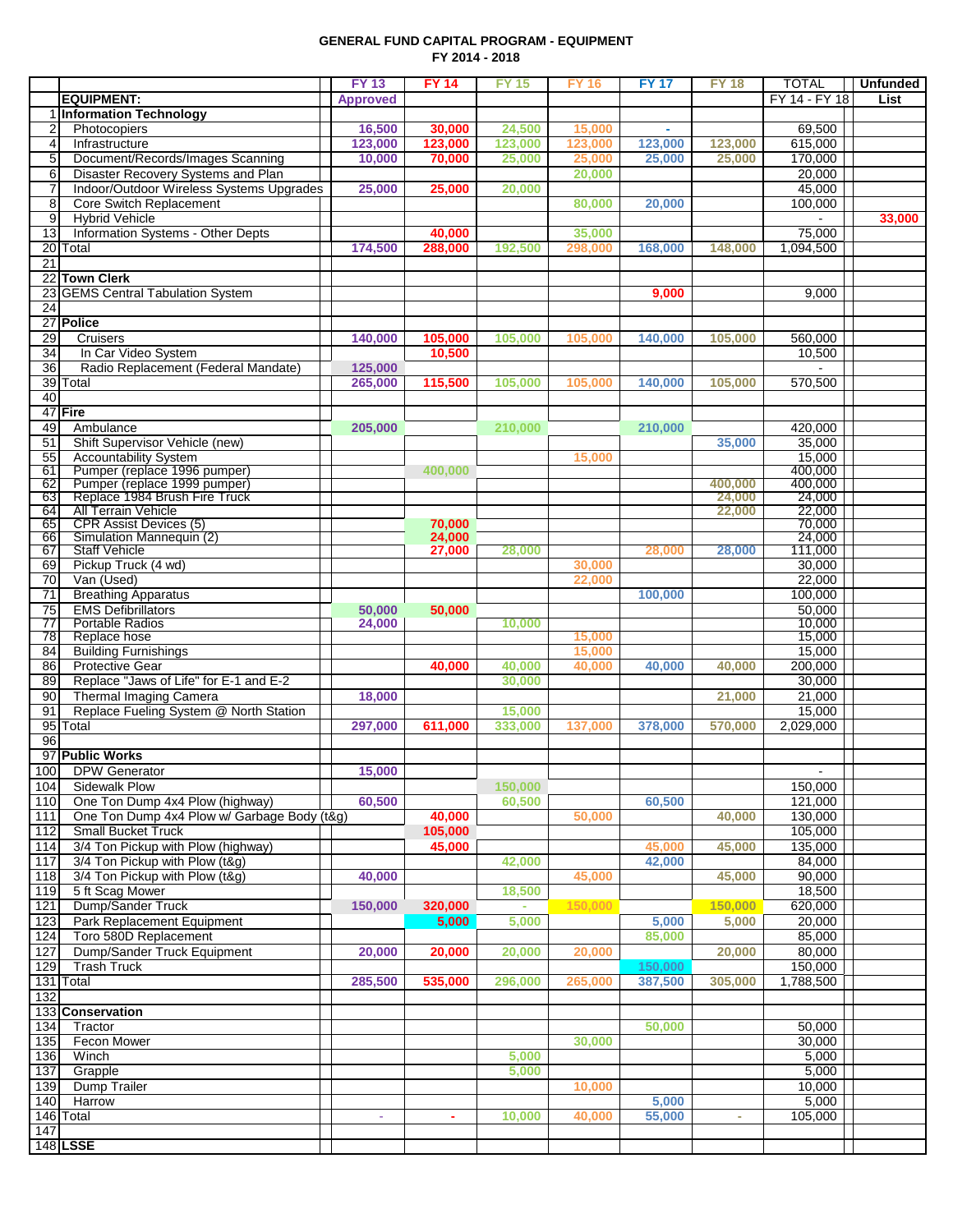#### **GENERAL FUND CAPITAL PROGRAM - EQUIPMENT FY 2014 - 2018**

|     |                                                | <b>FY 13</b>    | <b>FY 14</b> | <b>FY 15</b>      | <b>FY 16</b> | <b>FY17</b> | <b>FY 18</b> | <b>TOTAL</b>  | <b>Unfunded</b> |
|-----|------------------------------------------------|-----------------|--------------|-------------------|--------------|-------------|--------------|---------------|-----------------|
|     | <b>EQUIPMENT:</b>                              | <b>Approved</b> |              |                   |              |             |              | FY 14 - FY 18 | <b>List</b>     |
| 149 | <b>Pickup Truck</b>                            |                 |              |                   | 15,000       |             |              | 15,000        |                 |
| 154 | Sand Pro Groomer                               |                 | 32,451       |                   |              |             |              | 32,451        |                 |
| 156 | Tee Box, Collar and Greens Mower - Cherry Hill |                 |              |                   |              | 28,000      |              | 28,000        |                 |
| 157 | Workman Utility Vehicle - Cherry Hill          |                 |              |                   | 16,000       |             |              | 16,000        |                 |
| 158 | Rough Mower - Cherry Hill                      |                 | 12,500       | 12,500            | 12,500       |             |              | 37,500        |                 |
| 159 | Fairway Mower - Cherry Hill * (ongoing)        | 14,154          | 14,154       |                   |              |             |              | 14,154        |                 |
|     | 161 Total                                      | 14,154          | 59,105       | 12,500            | 43,500       | 28,000      | ×.           | 143,105       |                 |
| 162 |                                                |                 |              |                   |              |             |              |               |                 |
|     | 163 Building Maintenance                       |                 |              |                   |              |             |              |               |                 |
| 164 | Furniture (all buildings)                      |                 | $\mathbf{r}$ | 10,000            | 10,000       | 10,000      | 10,000       | 40,000        | 10,000          |
|     | 168 Total                                      | $\sim$          | ÷            | 10,000            | 10,000       | 10,000      | 10,000       | 40,000        |                 |
| 175 |                                                |                 |              |                   |              |             |              |               |                 |
|     | 176 Library                                    |                 |              |                   |              |             |              |               |                 |
| 179 | Self-checkout equipment                        |                 |              | 20,000            |              |             |              | 20,000        |                 |
| 181 | Snow-blower                                    |                 |              |                   | 5,000        |             |              | 5,000         |                 |
| 182 | <b>Truck with Plow</b>                         |                 |              |                   | 40,000       |             |              | 40,000        |                 |
| 183 | <b>Infrastructure Replacements</b>             | 20,000          | 20,000       | 20,000            | 20,000       | 20,000      | 20,000       | 100,000       |                 |
| 189 | Safety Improvements - Cameras                  | 20,000          |              | 7,500             |              |             |              | 7,500         |                 |
| 190 | <b>Public Disability Access Computer</b>       |                 |              |                   | 10,000       |             |              | 10,000        |                 |
| 192 | Copier/printer/scanner                         | 5,000           | 5,000        | 5,000             | 5,000        | 5,000       | 5,000        | 25,000        |                 |
|     | 194 Total                                      | 45,000          | 25,000       | 52,500            | 80,000       | 25,000      | 25,000       | 207,500       |                 |
| 195 |                                                |                 |              |                   |              |             |              |               |                 |
|     | 196 Schools                                    |                 |              | (100, 000)        | (100, 000)   |             |              | (200,000)     |                 |
| 197 | <b>Buses</b>                                   | 90.000          |              | 92,500            | 93,000       | 95,000      |              | 280,500       |                 |
| 198 | <b>SPED Vans</b>                               |                 | 29,000       | 30,000            | 30,000       | 30,000      | 30,000       | 149,000       |                 |
| 199 | Handicap Van                                   | 50,000          |              |                   | 50,000       |             |              | 50,000        |                 |
| 201 | Maintenance Feet Vehicles                      | 33,000          |              | 34,000            | 35,000       |             |              | 69,000        |                 |
| 204 | Lawn Mowers                                    |                 |              | 12,000            |              |             |              | 12,000        |                 |
| 205 | Replace Kitchen Equipment (FR & WW)            |                 | 40,000       | 20,000            |              |             |              | 60,000        |                 |
| 206 | Furniture (all schools)                        |                 | 10,000       | 5,000             | 5,000        | 5,000       | 5,000        | 30,000        |                 |
| 207 | Backup Generators (FR & WW)                    |                 | 10,000       | 85,000            | 75,000       |             |              | 170,000       |                 |
| 208 | Library Circulation Desk (FR)                  |                 | 5,500        |                   |              |             |              | 5,500         |                 |
| 209 | Telecommunications                             | 3,900           | 3,900        | 3,900             | 3,900        | 6,100       | 6,100        | 23,900        |                 |
| 210 | Copiers                                        | 30,000          | 26,000       | 21,000            | 20,000       | 20,000      | 20,000       | 107,000       |                 |
| 212 | <b>Computer Technology</b>                     | 181,200         | 166,400      | 175,900           | 182,000      | 199,400     | 192,900      | 916,600       |                 |
| 214 | Mutimedia - Audio/Visual                       | 19.550          | 19.550       | 8,000             | 8.000        | 8,000       | 19,550       | 63,100        |                 |
|     | 215 Total                                      | 407,650         | 310,350      | 387,300           | 401,900      | 363,500     | 273,550      | 1,736,600     |                 |
|     | 216 TOTAL EQUIPMENT                            | 1,488,804       | 1,943,955    | 1,398,800         | 1,380,400    | 1,564,000   | 1,436,550    | 7,723,705     | 43,000          |
|     | 217 Less Chapter 90                            |                 |              | $\sim$            | 150,000      | ÷           | 150.000      | 300,000       |                 |
|     | 218 Less Grants                                |                 |              |                   |              |             |              |               |                 |
|     | 219 Less Ambulance                             | 255,000         | 144,000      | 210,000           | ×.           | 210,000     |              | 564,000       |                 |
|     | 220 Less Borrowing                             | 275,000         | 825,000      | 150,000           |              |             |              | 975,000       |                 |
|     | 221 Less Debt Exclusion                        |                 |              |                   |              |             |              |               |                 |
|     | 222 Less Other Available Funds                 | 33,000          | 5,000        |                   |              | 150,000     |              | 155,000       |                 |
|     | 223 TOTAL TAX SUPPORTED EQUIPMENT              | 925,804         |              | 969.955 1.038.800 | 1.230.400    | 1.204.000   | 1.286.550    | 5,729,705     |                 |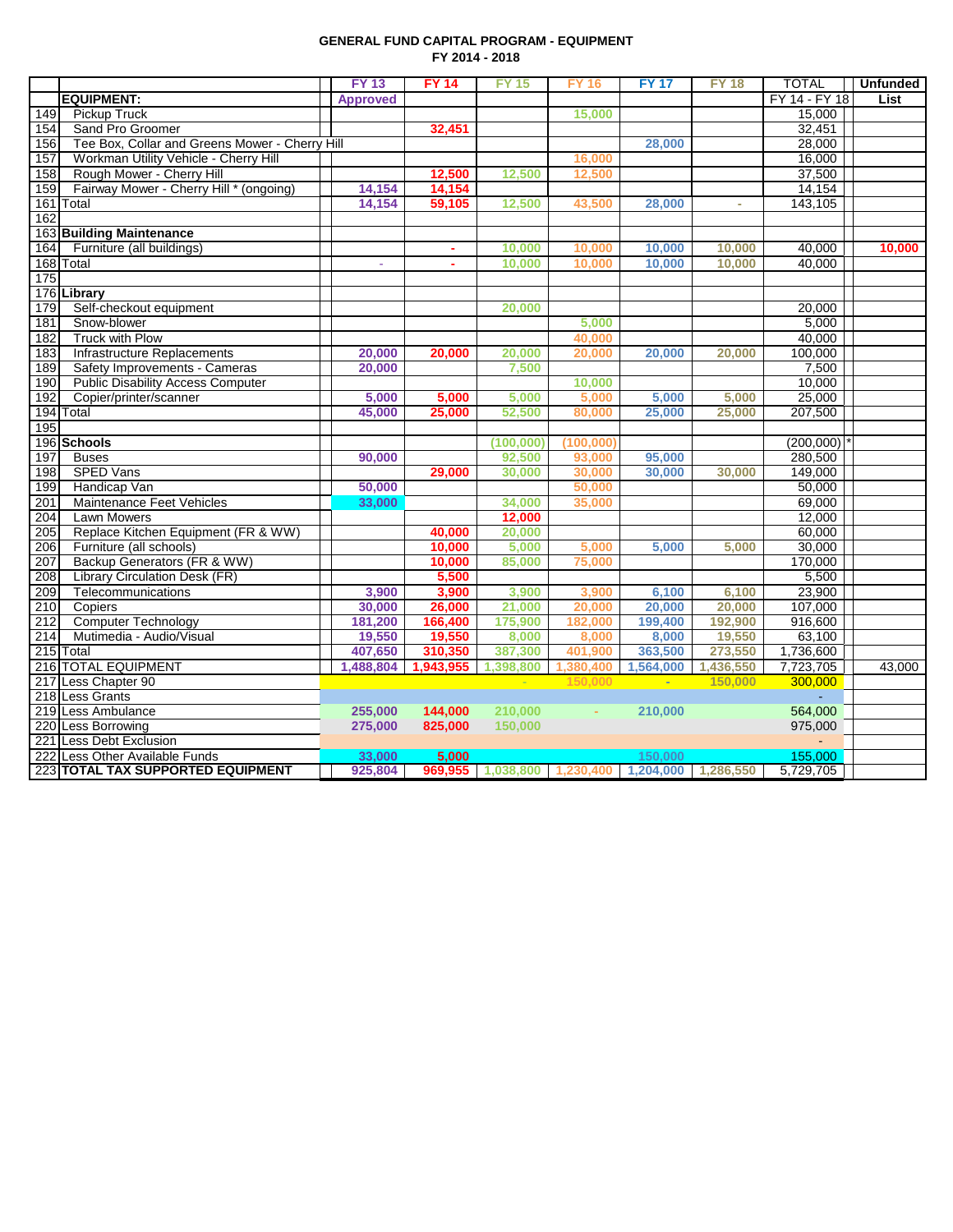#### **GENERAL FUND CAPITAL PROGRAM - BUILDINGS FY 2014 - 2018**

|            |                                                            | <b>FY 13</b>    | <b>FY 14</b>     | <b>FY 15</b> | <b>FY 16</b> | <b>FY 17</b> | <b>FY18</b> | <b>TOTAL</b>     | <b>Unfunded</b> |
|------------|------------------------------------------------------------|-----------------|------------------|--------------|--------------|--------------|-------------|------------------|-----------------|
|            | <b>MUNICIPAL BUILDINGS:</b>                                | <b>Approved</b> |                  |              |              |              |             | FY 14 - FY 18    | <b>List</b>     |
|            |                                                            |                 |                  |              |              |              |             |                  |                 |
|            | 224 Building Envelope Repairs (all buildings)              | 25,000          | 25,000           | 25,000       | 25,000       | 25,000       | 25,000      | 125,000          |                 |
| 225        |                                                            |                 |                  |              |              |              |             |                  |                 |
|            | 226 Town Hall                                              |                 |                  |              |              |              |             |                  |                 |
| 229<br>230 | <b>Exterior Maintenance</b><br><b>Interior Maintenance</b> |                 | 10,000           |              | 10,000       | 20.000       |             | 10,000           |                 |
| 232        | Generator                                                  | 85,000          |                  |              |              |              | 25,000      | 55,000           |                 |
| 233        |                                                            |                 |                  |              |              |              |             |                  |                 |
|            | 234 Bangs Community Center                                 |                 |                  |              |              |              |             |                  |                 |
| 236        | Exterior Maintenance                                       | 10,000          |                  |              |              | 10,000       | 10,000      | 20,000           |                 |
| 238        | <b>Security System</b>                                     |                 | 15,000           |              |              |              | 20,000      | 35,000           |                 |
| 240        | <b>Interior Maintenance</b>                                |                 |                  | 35,000       |              | 10,000       | 55,000      | 100,000          |                 |
| 241        | Patio Repair                                               |                 |                  |              |              |              | 35,000      | 35,000           |                 |
| 242        | <b>Window Repairs</b>                                      |                 |                  |              | 40,000       |              |             | 40,000           |                 |
| 245        | Flooring                                                   |                 |                  | 25,000       |              | 25,000       | 25,000      | 75,000           |                 |
| 246        |                                                            |                 |                  |              |              |              |             |                  |                 |
|            | 249 North Amherst School                                   |                 |                  |              |              |              |             |                  |                 |
| 250        | <b>Exterior Maintenance</b><br><b>Interior Maintenance</b> |                 |                  |              |              | 5,000        |             | 5,000            |                 |
| 251<br>256 |                                                            |                 | 15,000           |              |              |              |             | 15,000           |                 |
|            | 257 Child Care Facility                                    |                 |                  |              |              |              |             |                  |                 |
| 260        | <b>Exterior Maintenance</b>                                |                 | 35,000           |              |              |              |             | 35,000           |                 |
| 262        |                                                            |                 |                  |              |              |              |             |                  |                 |
|            | 263 Munson Library                                         |                 |                  |              |              |              |             |                  |                 |
| 266        | Windows                                                    |                 |                  |              | 40,000       |              |             | 40,000           |                 |
| 267        | <b>Exterior Maintenance</b>                                |                 |                  | 5,000        |              |              |             | 5,000            |                 |
| 268        | <b>Access Control</b>                                      |                 |                  | 5,000        |              |              |             | 5,000            |                 |
| 270        | <b>Interior Maintenance</b>                                |                 |                  |              | 25,000       |              |             | 25,000           |                 |
| 271        | <b>Hall Air Conditioner</b>                                |                 |                  |              |              | 75,000       |             | 75,000           |                 |
| 272        | <b>Back Step Rebuild</b>                                   |                 | 15,000           |              |              |              |             | 15,000           |                 |
| 273        | Bathrooms                                                  |                 |                  |              | 30,000       |              |             | 30,000           |                 |
| 274        |                                                            |                 |                  |              |              |              |             |                  |                 |
| 280        | 275 South Amherst Campus<br>South Wall                     |                 |                  |              |              | 100,000      |             | 100,000          |                 |
| 281        | <b>Attic Structure</b>                                     |                 |                  |              |              |              |             |                  |                 |
| 282        | Basketball / Rec Area                                      |                 |                  |              |              | 60,000       |             | 60,000           |                 |
| 288        |                                                            |                 |                  |              |              |              |             |                  |                 |
|            | 304 Fire Stations                                          |                 |                  |              |              |              |             |                  |                 |
| 308        | Design/Construction-South                                  |                 |                  | 8,000,000    | 4,000,000    |              |             | 12,000,000       |                 |
| 313        | North Station Underground Gasoline Tank                    |                 |                  | 70,000       |              |              |             | 70,000           |                 |
|            | 316 Replace Central Station roof                           | 123,000         |                  |              |              |              |             |                  |                 |
|            | 317 Repair Central Station apparatus floor                 | 61,000          |                  |              |              |              |             |                  |                 |
| 318        |                                                            |                 |                  |              |              |              |             |                  |                 |
|            | 319 Police Station                                         |                 |                  |              |              |              |             |                  |                 |
| 320<br>323 | <b>Interior Maintenance</b><br><b>Exterior Maintenance</b> | 20,000          |                  | 10,000       | 10,000       | 35,000       |             | 20.000<br>35,000 |                 |
| 325        | <b>Building Infastructure</b>                              |                 |                  |              | 20,000       |              |             | 20,000           |                 |
| 326        | Roof Design and Repair                                     |                 |                  |              | 15,000       | 185,000      |             | 200,000          |                 |
| 327        |                                                            |                 |                  |              |              |              |             |                  |                 |
|            | 328 Public Works Facility                                  |                 |                  |              |              |              |             |                  |                 |
| 329        | Salt Shed                                                  |                 |                  |              |              |              | 200,000     | 200,000          |                 |
| 330        | Renovations                                                | 5,000           | 5,000            | 5,000        | 5,000        | 5,000        | 5,000       | 25,000           |                 |
| 333        | <b>Security System</b>                                     | 20,000          |                  |              |              | 20,000       |             | 20,000           |                 |
| 335        |                                                            |                 |                  |              |              |              |             |                  |                 |
|            | 336 Ruxton Building                                        |                 |                  |              |              |              |             |                  |                 |
| 337        | 338 Conservation Building                                  |                 |                  |              |              |              |             |                  |                 |
| 339        | Hitchcock Center - Building/Roof Repairs                   | 10,000          |                  |              |              |              |             |                  |                 |
| 340        | Hitchcock Center - Sewer Connection                        |                 |                  |              | 15,000       |              |             | 15,000           |                 |
| 341        | Hitchcock Center - Site Design                             |                 |                  |              |              | 10,000       |             | 10,000           |                 |
|            | 342 South Amherst Equipment Storage Bldg                   |                 |                  |              |              |              |             |                  |                 |
| 343        |                                                            |                 |                  |              |              |              |             |                  |                 |
|            | 351 Habitat for Humanity                                   | 20,000          |                  |              |              |              |             | $\blacksquare$   |                 |
| 352        |                                                            |                 |                  |              |              |              |             |                  |                 |
|            | 353 Jones Library                                          |                 |                  |              |              |              |             |                  |                 |
|            | <b>Roof Repairs</b>                                        |                 | 14,000           |              |              |              |             |                  |                 |
| 354<br>359 | <b>Roof Repairs</b><br>Fire System Upgrade                 |                 | 11,000<br>30,000 |              |              |              |             | 11,000<br>30,000 |                 |
| 360        | <b>HVAC Improvements</b>                                   |                 |                  | 435,000      |              |              |             | 435,000          |                 |
| 361        | Carpet                                                     |                 |                  | 15,000       | 30,000       |              |             | 45,000           |                 |
| 362        | Planning and Design Grant Match                            |                 |                  | 20,000       |              |              |             | 20,000           |                 |
|            |                                                            |                 |                  |              |              |              |             |                  |                 |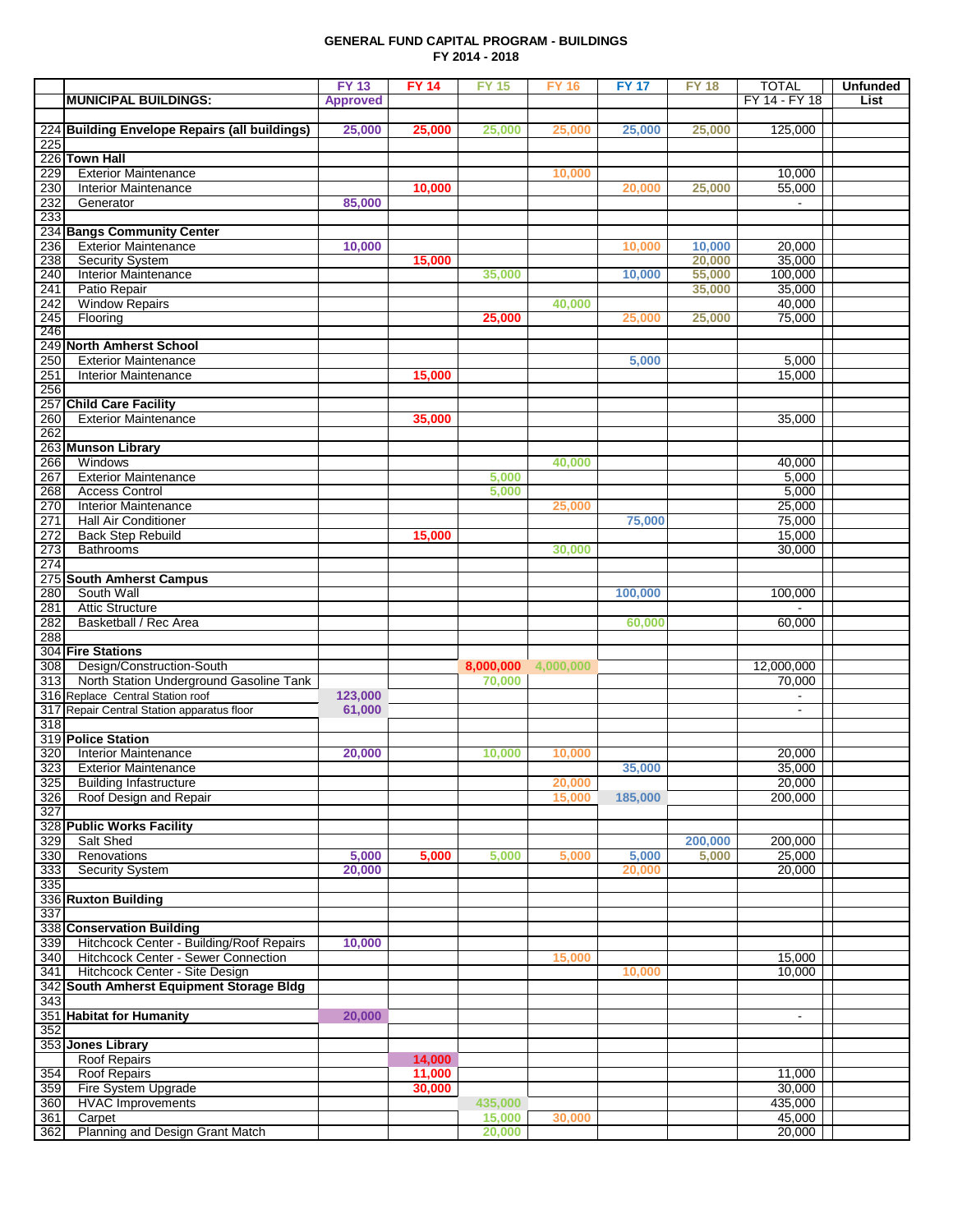#### **GENERAL FUND CAPITAL PROGRAM - BUILDINGS FY 2014 - 2018**

|     |                                          | <b>FY 13</b>    | <b>FY 14</b> | <b>FY 15</b> | <b>FY 16</b> | <b>FY 17</b> | <b>FY 18</b> | <b>TOTAL</b>  | <b>Unfunded</b> |
|-----|------------------------------------------|-----------------|--------------|--------------|--------------|--------------|--------------|---------------|-----------------|
|     | <b>MUNICIPAL BUILDINGS:</b>              | <b>Approved</b> |              |              |              |              |              | FY 14 - FY 18 | List            |
| 373 | <b>Exterior Lighting</b>                 |                 |              |              | 5,000        |              |              | 5,000         |                 |
|     | Exterior Renovations: Painting, Storm    |                 |              |              |              |              |              |               |                 |
| 374 | Windows, & Repointing Stonework          |                 |              |              |              | 30,000       |              | 30,000        |                 |
| 375 | Interlibrary Loan Delivery Room Redesign |                 |              |              | 5,000        |              |              | 5.000         |                 |
| 376 | Parking Lot Project                      |                 |              |              |              | 20,000       |              | 20,000        |                 |
| 377 |                                          |                 |              |              |              |              |              |               |                 |
| 378 |                                          |                 |              |              |              |              |              |               |                 |
| 379 |                                          |                 |              |              |              |              |              |               |                 |
|     | 380 North Amherst Library Rehabilation   |                 | 18,000       |              |              |              |              | 18,000        |                 |
| 381 |                                          |                 |              |              |              |              |              |               |                 |
|     | 382 SCHOOL BUILDINGS:                    |                 |              |              |              |              |              |               |                 |
|     | 383 School Security                      | 5.000           | 150,000      | 25,000       | 25,000       | 25,000       | 25,000       | 250,000       |                 |
|     | 386 Energy Management Upgrade            | 10,000          |              | 10,000       | 10,000       | 10,000       | 10,000       | 40,000        |                 |
|     | 387 Interior Upgrades                    |                 | 30,000       | 30,000       | 30,000       | 30,000       | 30,000       | 150,000       |                 |
|     | 388 Amherst Schools Asbestos Management  | 5,000           |              | 5,000        | 5,000        | 5,000        | 5,000        | 20,000        |                 |
|     | 393 East Street School                   |                 |              |              |              |              |              |               |                 |
|     | 394 Crocker Farm                         |                 |              |              |              |              |              |               |                 |
| 404 | <b>Exterior Maintenance</b>              |                 |              | 15,000       |              |              |              | 15.000        |                 |
| 407 | New Front Sign                           |                 |              |              | 15,000       |              |              | 15,000        |                 |
| 408 | Door Hardware                            |                 |              | 25,000       |              |              |              | 25,000        |                 |
|     | 410 Fort River                           |                 |              |              |              |              |              |               |                 |
| 414 | Repave lot                               |                 |              |              | 71,000       |              |              | 71,000        |                 |
| 415 | <b>Upgrade Parking Lot Lighting</b>      |                 |              | 15,000       |              |              |              | 15,000        |                 |
| 418 | Roof                                     |                 |              |              | 70,000       | 1,250,000    |              | 1,320,000     |                 |
| 419 | <b>Exterior Doors</b>                    | 8,500           |              | 8,500        | 8,500        | 15,000       |              | 32,000        |                 |
| 422 | <b>Burglar Alarm System</b>              | 17,000          |              |              |              |              |              |               |                 |
| 423 | Outside Air Grills                       |                 |              | 6,000        |              |              |              | 6,000         |                 |
|     | 435 Wildwood                             |                 |              |              |              |              |              |               |                 |
| 439 | <b>Boiler Room Replacement</b>           | 6,896           | 400,000      |              |              |              |              | 400,000       |                 |
| 444 | <b>Upgrade Parking Lot Lighting</b>      |                 |              |              | 15,000       |              |              | 15,000        |                 |
| 445 | Repave lot                               |                 |              |              | 60,000       | 272,000      |              | 332,000       |                 |
| 446 | <b>Outside Air Grills</b>                |                 | 6,000        |              |              |              |              | 6,000         |                 |
| 447 | <b>Exterior Doors</b>                    | 15,000          | 8,500        | 8.500        | 15,000       |              |              | 32,000        |                 |
|     | <b>451 TOTAL BUILDINGS</b>               | 446,396         | 787,500      | 8,798,000    | 4,599,500    | 2,242,000    | 470,000      | 16,897,000    |                 |
|     | 452 Less CPA                             | 20.000          | 14.000       |              |              |              |              | 14,000        |                 |
|     | 453 Less Grants                          |                 |              |              |              |              |              |               |                 |
|     | 454 Less Ambulance                       |                 |              |              |              |              |              |               |                 |
|     | 455 Less Borrowing                       | 184,000         | 400,000      | 435,000      |              | 1,435,000    |              | 2,270,000     |                 |
|     | 456 Less Debt Exclusion                  |                 | A.           | 8,000,000    | 4,000,000    |              |              | 12,000,000    |                 |
|     | 457 Less Other Available Funds           |                 |              |              |              |              |              |               |                 |
|     | 458 Total Tax Supported Buildings        | 242,396         | 373,500      | 363,000      | 599,500      | 807,000      | 470,000      | 2,613,000     |                 |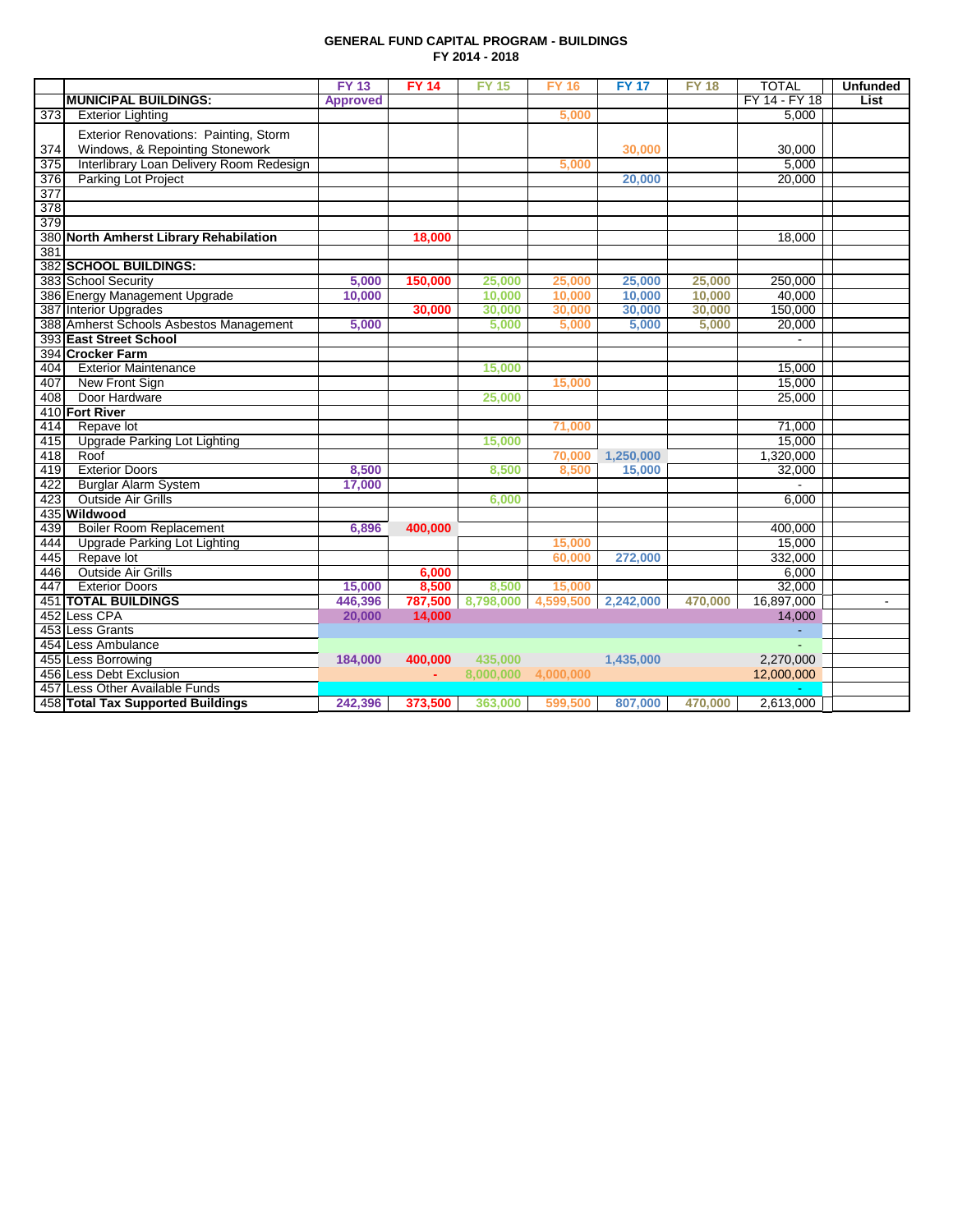### **GENERAL FUND CAPITAL PROGRAM - FACILITIES FY 2014 - 2018**

|            |                                                                                            | <b>FY13</b>     | <b>FY 14</b>      | <b>FY 15</b> | <b>FY 16</b> | <b>FY 17</b> | <b>FY 18</b> | <b>TOTAL</b>    | <b>Unfunded</b> |
|------------|--------------------------------------------------------------------------------------------|-----------------|-------------------|--------------|--------------|--------------|--------------|-----------------|-----------------|
|            | <b>MUNICIPAL FACILITIES:</b>                                                               | <b>Approved</b> |                   |              |              |              |              | FY 14 - FY 18   | List            |
|            | 459 Downtown Improvements                                                                  |                 |                   |              |              |              |              |                 |                 |
| 460        | Downtown Improvements Matching Fund                                                        |                 |                   |              |              | 10,000       | 10,000       | 20,000          |                 |
| 464        | Downtown Wayfinding Sign System                                                            |                 |                   |              |              | 15,000       | 5,000        | 20,000          |                 |
| 466        | 467 Village Center Design/Improvements                                                     |                 |                   |              |              | 10,000       |              | 10,000          |                 |
| 472        |                                                                                            |                 |                   |              |              |              |              |                 |                 |
|            | 473 N Amherst Center Studies & Improvement                                                 | 50,000          |                   |              |              |              |              |                 |                 |
| 474        |                                                                                            |                 |                   |              |              |              |              |                 |                 |
|            | 475 Gateway/Town Center Rezoning                                                           | 40,000          |                   |              |              |              |              |                 |                 |
| 476        |                                                                                            |                 |                   |              |              |              |              |                 |                 |
|            | 477 Town-Wide GIS Mapping/Flood Area Analysis                                              |                 | ٠                 | 50,000       |              |              |              | 50,000          |                 |
| 478        |                                                                                            |                 |                   |              |              |              |              |                 |                 |
|            | 504 Amherst History Museum Rehabilitation                                                  | 25,000          |                   |              |              |              |              |                 |                 |
| 506        | 505 Amherst History Museum Database                                                        | 22,000          |                   |              |              |              |              |                 |                 |
|            | 518 School Crossing Light                                                                  |                 |                   |              | 10,000       |              |              | 10,000          |                 |
| 519        |                                                                                            |                 |                   |              |              |              |              |                 |                 |
|            | 520 Sidewalks                                                                              |                 |                   |              |              |              |              |                 |                 |
| 521        | Around Town                                                                                | 30,000          | 30,000            | 30,000       | 30,000       | 30,000       | 30,000       | 150,000         |                 |
| 527        |                                                                                            |                 |                   |              |              |              |              |                 |                 |
|            | 528 Street and Traffic Lights                                                              |                 |                   |              |              |              |              |                 |                 |
| 529        | <b>Purchase Streetlights</b>                                                               | 6,000           | 6,000             | 6,000        | 6,000        | 6,000        | 6,000        | 30,000          |                 |
| 537        |                                                                                            |                 |                   |              |              | 500.000      |              |                 |                 |
| 547        | 538 Road Maintenance/Improvements                                                          | 500,000         | 500,000           | 500,000      | 500,000      |              | 500,000      | 2,500,000       |                 |
|            | 548 Gray Street Connector                                                                  |                 |                   |              |              | 17,000       |              | 17,000          |                 |
| 549        |                                                                                            |                 |                   |              |              |              |              |                 |                 |
|            | 550 Tree Planting Plan                                                                     | 612,000         |                   |              |              |              |              |                 |                 |
|            | 551 Tree Removal Support                                                                   |                 | 40,000            |              | 20,000       | 40,000       | 40,000       | 140,000         |                 |
| 552        |                                                                                            |                 |                   |              |              |              |              |                 |                 |
|            | 557 Transfer Station                                                                       |                 |                   |              |              |              |              |                 |                 |
| 558        | Engineering                                                                                |                 |                   | 50,000       |              |              | 45,000       | 95,000          |                 |
| 559        | Construction                                                                               |                 |                   |              | 250.000      | 250,000      |              | 500,000         |                 |
| 563        | 564 Land Acquisition                                                                       |                 |                   |              |              |              |              |                 |                 |
| 567        | Open Space                                                                                 |                 | 10,000            |              |              |              |              |                 |                 |
| 568        | <b>Appraisals and Surveys</b>                                                              | 25,000          |                   |              |              |              |              |                 |                 |
| 569        |                                                                                            |                 |                   |              |              |              |              |                 |                 |
|            | 570 Cemetery Improvements                                                                  |                 |                   |              |              |              |              |                 |                 |
| 571        | <b>West Cemetery</b>                                                                       | 40,000          |                   |              |              |              |              |                 |                 |
| 602        |                                                                                            |                 |                   |              |              |              |              |                 |                 |
|            | 603 Mill River                                                                             |                 | 60,000            |              |              |              |              |                 |                 |
| 607        | <b>Lifeguard Chairs</b>                                                                    |                 | ÷.                |              |              |              |              |                 |                 |
| 610<br>613 | Resurfacing<br>Shade units                                                                 |                 | ٠                 |              |              | 50,000       |              | 50,000          |                 |
| 617        | <b>Surfacing for Playgrounds</b>                                                           |                 |                   |              |              | 5,000        |              | 5,000           |                 |
| 618        |                                                                                            |                 |                   |              |              |              |              |                 |                 |
|            | 619 Kiwanis Park                                                                           |                 |                   |              |              |              |              |                 |                 |
| 620        | <b>Comfort Station (ADA)</b>                                                               |                 |                   |              |              |              | 140,000      | 140,000         |                 |
| 625        |                                                                                            |                 |                   |              |              |              |              |                 |                 |
|            | 626 Cherry Hill                                                                            |                 |                   |              |              |              |              |                 |                 |
| 629        | <b>Parking Lot Resurfacing</b>                                                             |                 |                   |              |              | 85,000       |              | 85,000          |                 |
| 630<br>631 | Fence Replacement<br><b>Irrigation Pond Dredging</b>                                       |                 |                   |              |              | 7,500        | 60,000       | 7,500<br>60,000 |                 |
| 634        |                                                                                            |                 |                   |              |              |              |              |                 |                 |
|            | 636 Kendrick Park                                                                          |                 |                   |              |              | 3,250,000    |              | 3,250,000       |                 |
| 655        |                                                                                            |                 |                   |              |              |              |              |                 |                 |
|            | 656 Miscellaneous                                                                          |                 |                   |              |              |              |              |                 |                 |
| 672        | North Amherst Community Farm Repairs                                                       | 25,000          |                   |              |              |              |              |                 |                 |
| 673        | HAP Olympia Oaks Project Gen Construc                                                      | 250,000         |                   |              |              |              |              |                 |                 |
|            |                                                                                            |                 |                   |              |              |              |              |                 |                 |
|            | Amherst Historical Society - Emily D's dress                                               |                 | 21,401            |              |              |              |              |                 |                 |
|            | Amherst Media - Archive Historic Recordings<br><b>UUSA - Restoration of Tiffany Window</b> |                 | 53,994<br>106,000 |              |              |              |              |                 |                 |
|            | <b>Brunelle Property Potwine Lane</b>                                                      |                 | 156,000           |              |              |              |              |                 |                 |
|            |                                                                                            |                 |                   |              |              |              |              |                 |                 |
| 674        |                                                                                            |                 |                   |              |              |              |              |                 |                 |
|            | 675 Conservation                                                                           |                 |                   |              |              |              |              |                 |                 |
|            | 678 Puffer's Pond Dredging-Permitting                                                      |                 |                   |              |              | 100,000      |              | 100,000         |                 |
| 679        | <b>Puffer's Pond Fencing (cliffs)</b>                                                      |                 | 15,000            |              |              |              |              | 15,000          |                 |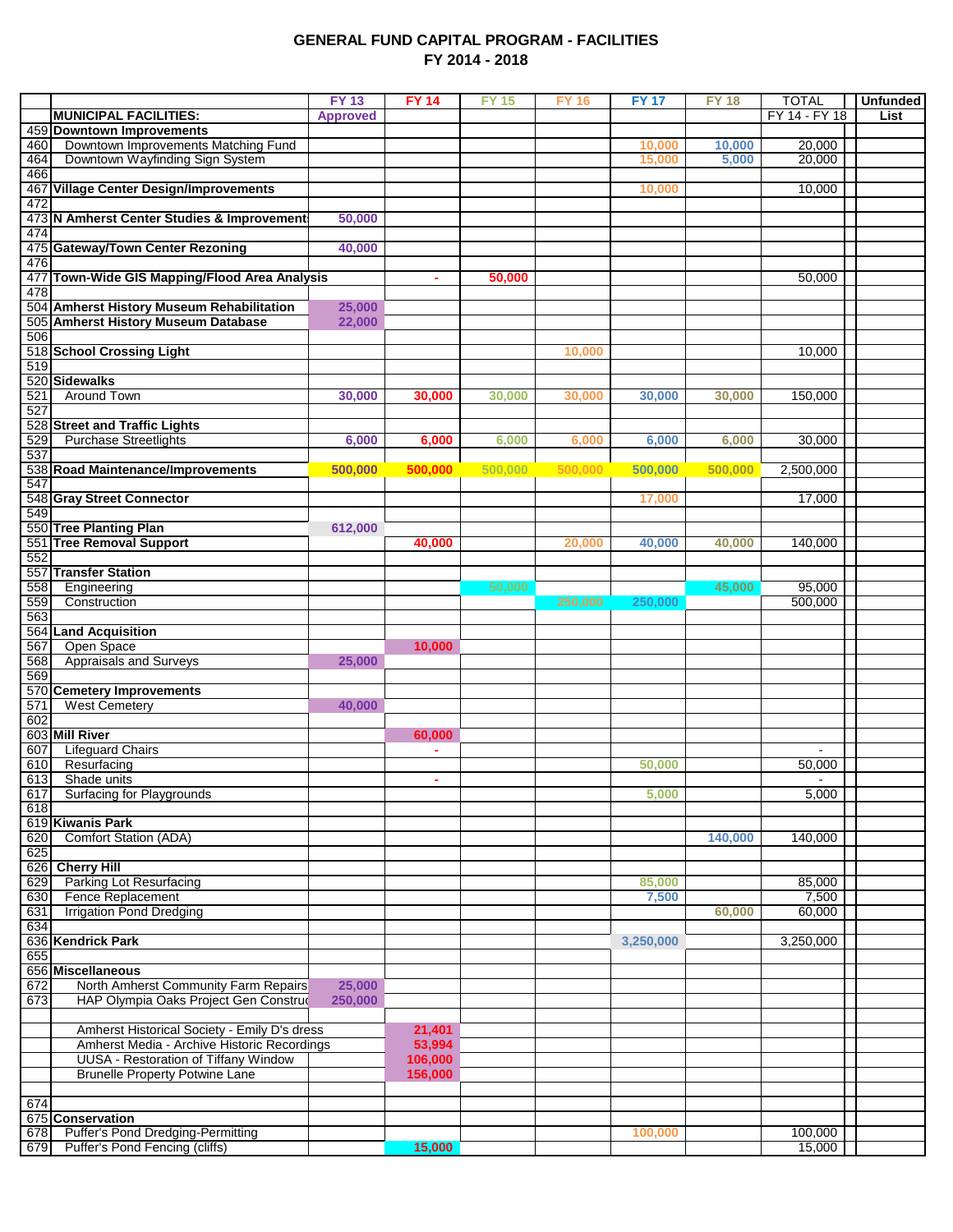## **GENERAL FUND CAPITAL PROGRAM - FACILITIES FY 2014 - 2018**

|     |                                    | <b>FY 13</b>     | <b>FY 14</b> | <b>FY 15</b> | <b>FY 16</b> | <b>FY 17</b> | <b>FY 18</b> | <b>TOTAL</b>  | <b>Unfunded</b> |
|-----|------------------------------------|------------------|--------------|--------------|--------------|--------------|--------------|---------------|-----------------|
|     | <b>IMUNICIPAL FACILITIES:</b>      | <b>Approved</b>  |              |              |              |              |              | FY 14 - FY 18 | List            |
| 681 | Puffer's Beach/Trail Improvements  |                  |              |              |              |              | 100.000      | 100,000       |                 |
| 685 |                                    |                  |              |              |              |              |              |               |                 |
|     | 692 TOTAL FACILITIES               | $\sqrt{625,000}$ | 998,395      | 636,000      | 816,000      | 4,375,500    | 936.000      | 7,761,895     |                 |
|     | 693 Less Chapter 90                | 500,000          | 500,000      | 500,000      | 500,000      | 500.000      | 500,000      | 2,500,000     |                 |
|     | 694 Less CPA                       | 387,000          | 407,395      |              |              |              |              | 407,395       |                 |
|     | 695 Less Grants                    |                  |              |              |              |              |              | $\sim$        |                 |
|     | 696 Less Borrowing                 | 612,000          |              |              |              | 3.250.000    |              | 3,250,000     |                 |
|     | 697 Less Debt Exclusion            |                  |              |              |              |              |              |               |                 |
|     | 698 Less Other Available Funds     |                  | 15,000       | 50,000       | 250,000      | 250,000      | 45,000       | 610,000       |                 |
|     | 699 Total Tax Supported Facilities | 126,000          | 76,000       | 86,000       | 66,000       | 375,500      | 391,000      | 994,500       |                 |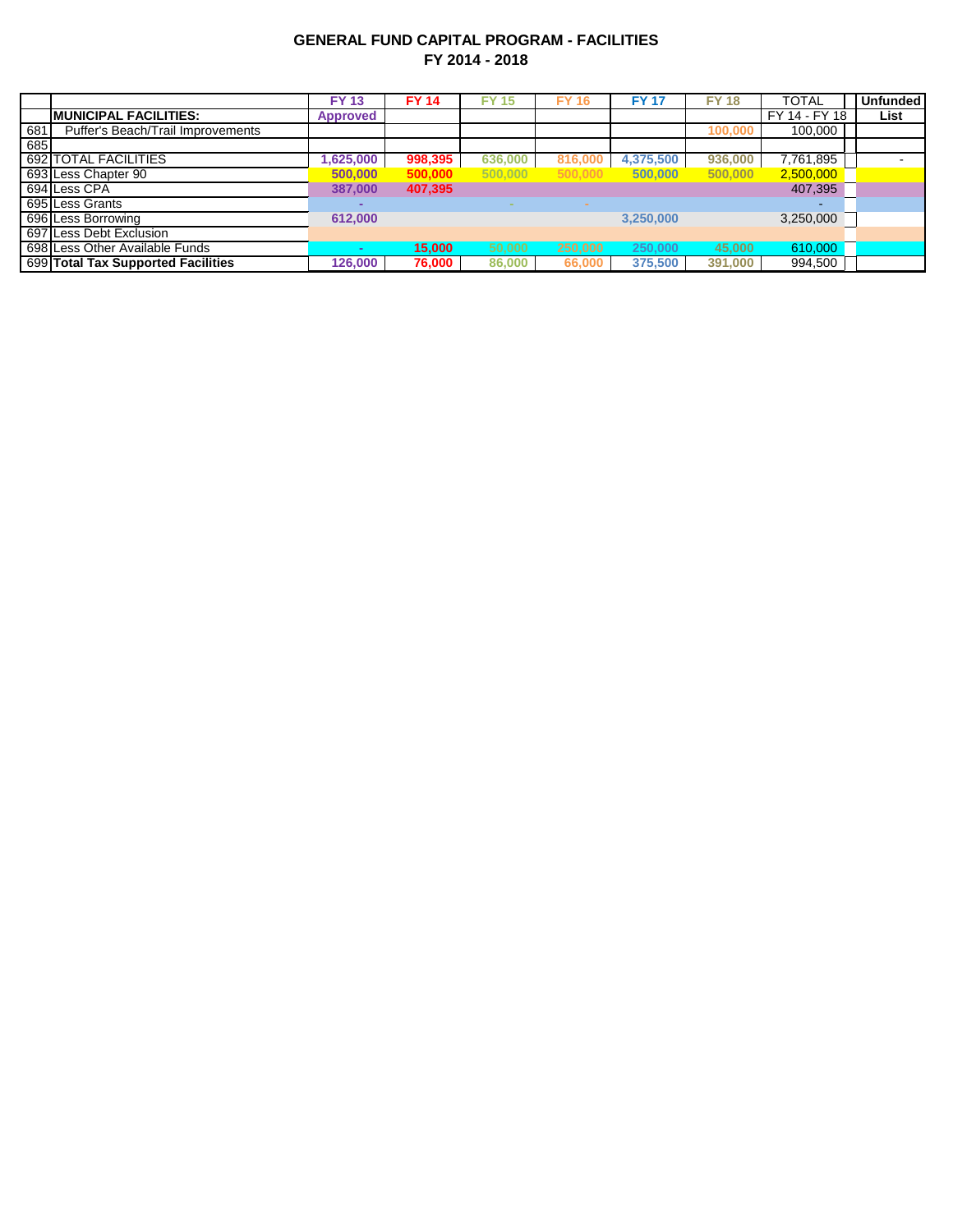**% of Tax Levy Calculation for Capital Plan 31-Jan-2013**

|                                      |               |               |                  | <b>FY 14</b> |                  |                  |                  |                  |                                    |
|--------------------------------------|---------------|---------------|------------------|--------------|------------------|------------------|------------------|------------------|------------------------------------|
|                                      | <b>FY 12</b>  | <b>FY 13</b>  | <b>FY 14</b>     | Variance     | <b>FY 15</b>     | <b>FY 16</b>     | <b>FY 17</b>     | <b>FY 18</b>     |                                    |
|                                      | <b>Budget</b> | <b>Budget</b> | <b>Projected</b> | vs 7.0%      | <b>Projected</b> | <b>Projected</b> | <b>Projected</b> | <b>Projected</b> |                                    |
| <b>Prior Year Levy Limit</b>         | 38,606,791    | 40,045,691    | 41,550,978       |              | 43,089,752       | 44,666,996       | 46,283,671       | 47,940,763       |                                    |
| + 2.5% Allowable Increase            | 965,170       | 1,001,142     | 1,038,774        |              | 1,077,244        | 1,116,675        | 1,157,092        | 1,198,519        |                                    |
| <b>ESTIMATED New Growth</b>          | 473,730       | 504,145       | 500,000          |              | 500,000          | 500,000          | 500,000          | 500,000          |                                    |
| <b>ESTIMATED Levy Limit</b>          | 40,045,691    | 41,550,978    | 43,089,752       |              | 44,666,996       | 46,283,671       | 47,940,763       | 49,639,282       |                                    |
| x 10.0% (Long-Term Funding Goal)     | 4,004,569     | 4,155,098     | 4,308,975        | 1,508,141    | 4,466,700        | 4,628,367        | 4,794,076        | 4,963,928        |                                    |
| x 9.5%                               | 3,804,341     | 3,947,343     | 4,093,526        | 1,292,693    | 4,243,365        | 4,396,949        | 4,554,372        | 4,715,732        |                                    |
| x 9.0%                               | 3,604,112     | 3,739,588     | 3,878,078        | 1,077,244    | 4,020,030        | 4,165,530        | 4,314,669        | 4,467,535        |                                    |
| x 8.5%                               | 3,403,884     | 3,531,833     | 3,662,629        | 861,795      | 3,796,695        | 3,934,112        | 4,074,965        | 4,219,339        |                                    |
| x 8.0%                               | 3,203,655     | 3,324,078     | 3,447,180        | 646,346      | 3,573,360        | 3,702,694        | 3,835,261        | 3,971,143        |                                    |
| x 7.5%                               | 3,003,427     | 3,116,323     | 3,231,731        | 430,898      | 3,350,025        | 3,471,275        | 3,595,557        | 3,722,946        |                                    |
| x 7.25% (FY 09 approved)             | 2,903,313     | 3,012,446     | 3,124,007        | 323,173      | 3,238,357        | 3,355,566        | 3,475,705        | 3,598,848        |                                    |
| x 7.0% (FY 08 approved)              | 2,803,198     | 2,908,568     | 3,016,283        | 0            | 3,126,690        | 3,239,857        | 3,355,853        | 3,474,750        |                                    |
| x 6.5% (FY12 & 13 @ 6.5%, FY10 @ 6.5 | 2,602,970     | 2,700,814     | 2,800,834        | (215, 449)   | 2,903,355        | 3,008,439        | 3,116,150        | 3,226,553        |                                    |
| x 6.25% (FY 11 projected 6.23%)      | 2,502,856     | 2,596,936     | 2,693,110        | (323, 173)   | 2,791,687        | 2,892,729        | 2,996,298        | 3,102,455        |                                    |
| x 6.0%                               | 2,402,741     | 2,493,059     | 2,585,385        | (430, 898)   | 2,680,020        | 2,777,020        | 2,876,446        | 2,978,357        |                                    |
| x 5.64% (FY 11 approved)             | 2,258,577     | 2,343,475     | 2,430,262        | (586, 021)   | 2,519,219        | 2,610,399        | 2,703,859        | 2,799,656        |                                    |
| Variance vs 7.0%                     | 0             | 0             | 0                |              | 223,335          | 462,837          | 719,111          | 992,786          | 2,398,069<br><b>Total FY 14-18</b> |
|                                      |               |               |                  |              |                  |                  |                  |                  |                                    |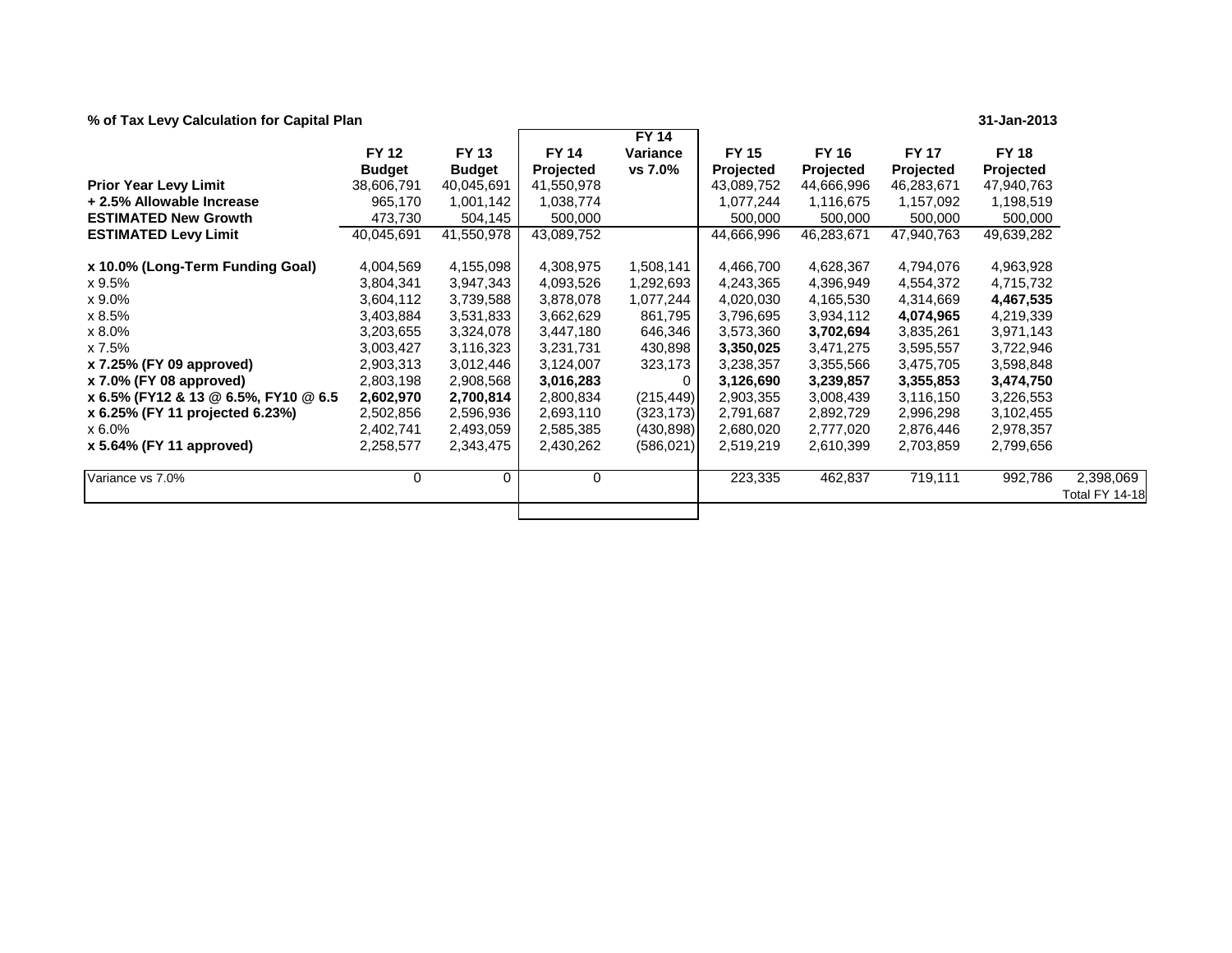| LUNG TERM DEBT SERVICE - TUWN OF AMHERST                            | Maturity                    | FY 2013            | FY 2014                                                                                   | FY 2015            | FY 2016            | FY 2017            | FY 2018            | FY 2019            | FY 2020            | FY 2021            | FY 2022            |
|---------------------------------------------------------------------|-----------------------------|--------------------|-------------------------------------------------------------------------------------------|--------------------|--------------------|--------------------|--------------------|--------------------|--------------------|--------------------|--------------------|
| Issue                                                               | Date                        | <b>Budget</b>      | <b>Budget</b>                                                                             | Projected          | Projected          | Projected          | Projected          | Projected          | Projected          | Projected          | Projected          |
| <b>General Fund Debt:</b>                                           |                             |                    |                                                                                           |                    |                    |                    |                    |                    |                    |                    |                    |
| Municipal:                                                          |                             |                    |                                                                                           |                    |                    |                    |                    |                    |                    |                    |                    |
| Town Hall Refunding                                                 | <b>FY 16</b>                | 185,000            | 178,600                                                                                   | 167,200            | 156,000            |                    |                    |                    |                    |                    |                    |
| Wildwood School Roof                                                | FY 13                       | 61,013             |                                                                                           |                    |                    |                    |                    |                    |                    |                    |                    |
| Crocker Farm School                                                 | FY 19                       | 252,000            | 237,959                                                                                   | 235,500            | 225,325            | 209,325            | 198,550            | 192,850            |                    |                    |                    |
| Sidewalks (2005)                                                    | <b>FY 14</b>                | 70,200             | 67,600                                                                                    |                    |                    |                    |                    |                    |                    |                    |                    |
| Plum Brook Recreation Area                                          | <b>FY 15</b>                | 51,840             | 50,160                                                                                    | 48,720             |                    |                    |                    |                    |                    |                    |                    |
| Town Hall Exterior (General Fund)                                   | <b>FY 20</b>                | 34,370             | 33,390                                                                                    | 32,550             | 31,815             | 31,150             | 30,380             | 29,540             | 28,560             |                    |                    |
| Town Hall Exterior (CPA)                                            | <b>FY 20</b>                | 27,619             | 26,832                                                                                    | 26,157             | 25,566             | 25,032             | 24,413             | 23,738             | 22,950             |                    |                    |
| DPW - Roads Reconstruction                                          | FY 21                       | 558,000            | 546,750                                                                                   | 536,625            | 525,375            | 513,563            | 500,625            | 487,125            | 473,625            | 458,438            |                    |
| Hawthorne Property Acquisition (CPA)                                | FY 21                       | 62,000             | 60,750                                                                                    | 59,625             | 58,375             | 57,063             | 55,625             | 54,125             | 52,625             | 50,938             |                    |
| Bangs Community Center Roof/HVAC                                    | FY 20                       | 46,422             | 40,219                                                                                    | 39,274             | 56,244             | 55,069             | 53,708             | 52,223             | 50,490             |                    |                    |
| Marks Meadow Portable Classrooms                                    | FY 19<br><b>FY 22</b>       | 32,190             | 34,650                                                                                    | 34,050             | 33,150             | 27,250             | 26,500             | 25,750             |                    |                    |                    |
| South Amherst School Renovation                                     |                             | 21,640             | 24,300                                                                                    | 23,900             | 23,300             | 22,700             | 22,100             | 16,500             | 16,050             | 15,600             | 15,300             |
| Amherst Housing Authority (CPA)                                     | <b>FY 22</b><br><b>FY18</b> | 44,100             | 43,400                                                                                    | 42,700             | 41,650             | 40,600             | 39,550             | 38,500             | 37,450             | 36,400             | 35,700             |
| <b>Tree Planting</b>                                                |                             |                    | 68,920                                                                                    | 67,320             | 65,790             | 63,954             | 62,118             |                    |                    |                    |                    |
| <b>DPW Sander</b><br><b>Central Fire Station Repairs</b>            | <b>FY18</b><br><b>FY 24</b> |                    | 33,785<br>23,419                                                                          | 33,000<br>22,816   | 32,250<br>22,356   | 31,350<br>21,804   | 30,450<br>21,252   | 20,700             | 20,148             | 19,596             | 19,044             |
| <b>Police Radios</b>                                                | <b>FY18</b>                 |                    | 28,154                                                                                    | 27,500             | 26,875             | 26,125             | 25,375             |                    |                    |                    |                    |
| Road Repair                                                         | <b>FY 24</b>                |                    | 127,275                                                                                   | 124,000            | 121,500            | 118,500            | 115,500            | 112,500            | 109,500            | 106,500            | 103,500            |
| <b>Subtotal Municipal Debt</b>                                      |                             | 1,446,394          | 1,626,163                                                                                 | 1,520,937          | 1,445,571          | 1,243,485          | 1,206,146          | 1,053,551          | 811,398            | 687,472            | 173,544            |
|                                                                     |                             |                    |                                                                                           |                    |                    |                    |                    |                    |                    |                    |                    |
| Regional School District Debt (Amherst Share):                      |                             |                    |                                                                                           |                    |                    |                    |                    |                    |                    |                    |                    |
| High School Renovations & Additions **                              | <b>FY18</b>                 | 259,374            | 213,522                                                                                   | 171,480            | 125,377            | 83,238             | 37,329             |                    |                    |                    |                    |
| High School Roof                                                    | <b>FY 15</b>                | 103,689            | 99,918                                                                                    | 96,148             |                    |                    |                    |                    |                    |                    |                    |
| Middle School Windows                                               |                             |                    |                                                                                           | 165,434            | 161,758            | 158,082            | 154,405            | 150,729            | 147,053            | 143,386            | 137,000            |
| <b>Subtotal Regional School District Debt</b>                       |                             | 363,063            | 313,440                                                                                   | 433,062            | 287,135            | 241,320            | 191,734            | 150,729            | 147,053            | 143,386            | 137,000            |
| <b>TOTAL GENERAL FUND DEBT</b>                                      |                             | 1,809,457          | 1,939,603                                                                                 | 1,953,999          | 1,732,706          | 1,484,805          | 1,397,880          | 1,204,280          | 958,451            | 830,858            | 310,544            |
| CPA 66% Plum Brook                                                  |                             | (34, 215)          | (33, 106)                                                                                 | (32, 155)          |                    |                    |                    |                    |                    |                    |                    |
| CPA \$225k Town Hall                                                |                             | (27, 619)          | (26, 832)                                                                                 | (26, 157)          | (25, 566)          | (25,032)           | (24, 413)          | (23, 738)          | (22,950)           |                    |                    |
| <b>CPA Hawthorne Acquisition</b>                                    |                             | (62,000)           | (60, 750)                                                                                 | (59, 625)          | (58, 375)          | (57,063)           | (55, 625)          | (54, 125)          | (52, 625)          | (50, 938)          |                    |
| <b>CPA Housing Authority</b>                                        |                             |                    | (43, 400)                                                                                 | (42,700)           | (41, 650)          | (40,600)           | (39, 550)          | (38,500)           | (37, 450)          | (36, 400)          | (35,700)           |
|                                                                     |                             |                    |                                                                                           |                    |                    |                    |                    |                    |                    |                    |                    |
| Water Fund Debt                                                     |                             |                    |                                                                                           |                    |                    |                    |                    |                    |                    |                    |                    |
| <b>Centennial WTP Upgrades</b>                                      | FY 32                       | 298,850            | 294,850                                                                                   | 290,850            | 284,850            | 278,850            | 272,850            | 266,850            | 260,850            | 254,850            | 250,850            |
| <b>TOTAL WATER FUND DEBT</b>                                        |                             | 298,850            | 294,850                                                                                   | 290,850            | 284,850            | 278,850            | 272,850            | 266,850            | 260,850            | 254,850            | 250,850            |
|                                                                     |                             |                    |                                                                                           |                    |                    |                    |                    |                    |                    |                    |                    |
| <b>Sewer Fund Debt</b>                                              |                             |                    |                                                                                           |                    |                    |                    |                    |                    |                    |                    |                    |
| <b>Chapel Road Sewer Extension</b><br>Middle Street Sewer Extension | <b>FY 14</b><br>FY 13       | 106,000<br>193,206 | 102,000                                                                                   |                    |                    |                    |                    |                    |                    |                    |                    |
|                                                                     |                             |                    |                                                                                           |                    |                    |                    |                    |                    |                    |                    |                    |
| Sewer Ext, Harkness Design<br><b>Amherst Woods Extension</b>        | <b>FY 22</b><br>FY 33       | 20,860             | 17,500                                                                                    | 12,200             | 11,900             | 11,600             | 11,300             | 11,000             | 10,700             | 10,400             | 10,200             |
| <b>TOTAL SEWER FUND DEBT</b>                                        |                             | 320,066            | 313,490<br>432,990                                                                        | 306,950<br>319,150 | 302,450<br>314,350 | 282,950<br>294,550 | 268,750<br>280,050 | 264,750<br>275,750 | 260,750<br>271,450 | 256,750<br>267,150 | 252,750<br>262,950 |
|                                                                     |                             |                    |                                                                                           |                    |                    |                    |                    |                    |                    |                    |                    |
| <b>Transportation Fund Debt</b>                                     |                             |                    |                                                                                           |                    |                    |                    |                    |                    |                    |                    |                    |
| <b>Boltwood Parking Garage Refunding</b>                            | <b>FY 20</b>                | 65,975             | 59,125                                                                                    | 57,625             | 56,313             | 55,125             | 48,825             | 47,475             | 45,900             |                    |                    |
| <b>TOTAL TRANSPORTATION FUND DEBT</b>                               |                             | 65,975             | 59,125                                                                                    | 57,625             | 56,313             | 55,125             | 48,825             | 47,475             | 45,900             |                    |                    |
|                                                                     |                             |                    |                                                                                           |                    |                    |                    |                    |                    |                    |                    |                    |
| <b>TOTAL ENTERPRISE FUND DEBT</b>                                   |                             | 684,891            | 786,965                                                                                   | 667,625            | 655,513            | 628,525            | 601,725            | 590,075            | 578,200            | 522,000            | 513,800            |
| <b>TOTAL DEBT (ALL FUNDS)</b>                                       |                             |                    | 2,494,348 2,726,568 2,621,624 2,388,219 2,113,330 1,999,605 1,794,355 1,536,651 1,352,858 |                    |                    |                    |                    |                    |                    |                    | 824,344            |

*\*\* Funded via temporary property tax increase from Proposition 2 1/2 Debt Exclusion.*

**LONG TERM DEBT SERVICE - TOWN OF AMHERST**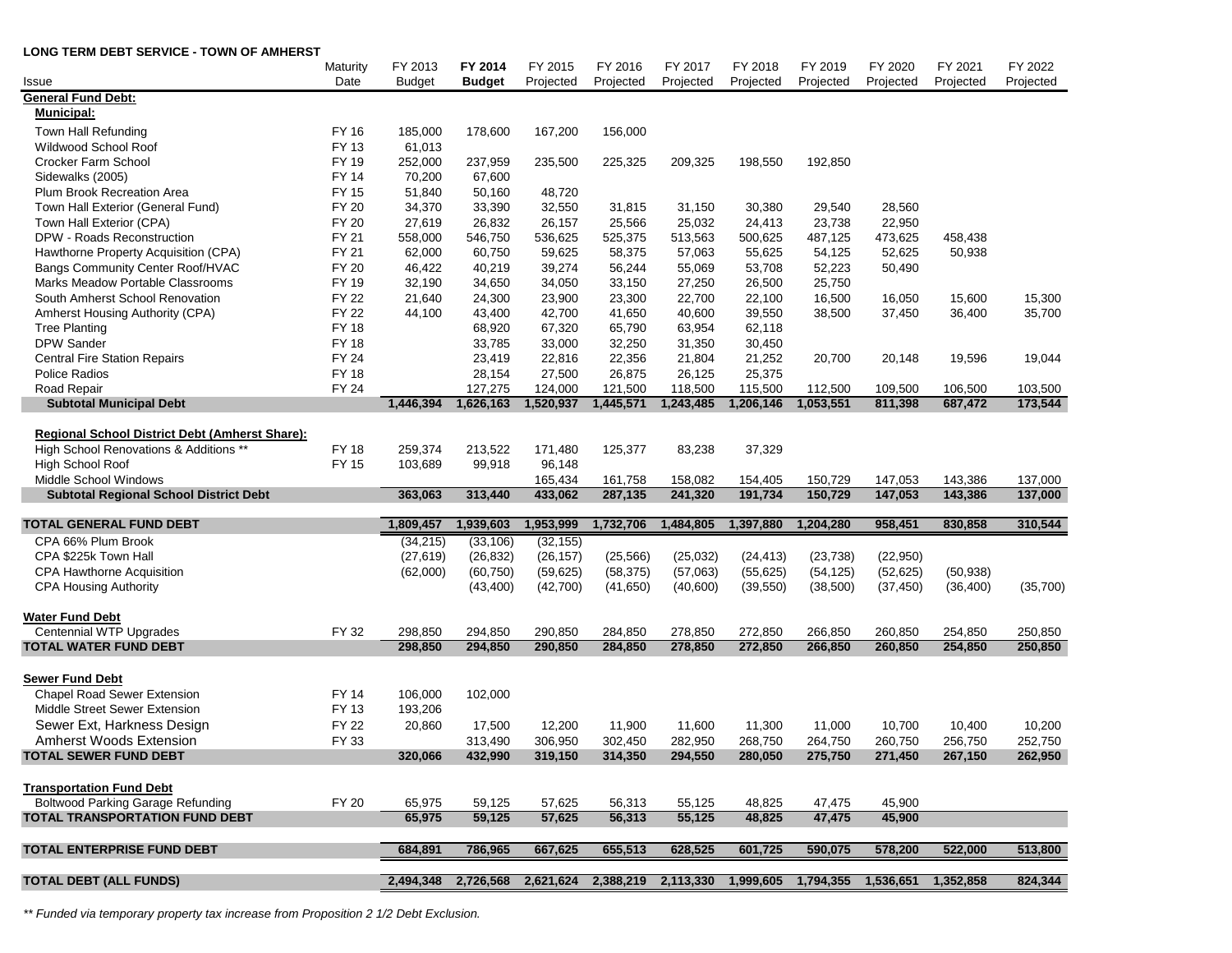## **SHORT-TERM DEBT & PROPOSED / PROJECTED DEBT**

|                                                                                                                                                            | <b>FY 14</b> | <b>FY 15</b>     | <b>FY 16</b>                      | <b>FY 17</b>                        | <b>FY 18</b>                        |
|------------------------------------------------------------------------------------------------------------------------------------------------------------|--------------|------------------|-----------------------------------|-------------------------------------|-------------------------------------|
| Short-Term Interest (budgeted)                                                                                                                             | 20,000       | 20,000           | 20,000                            | 20,000                              | 20,000                              |
| <b>Tree Planting</b><br>\$306,000 @ 2.5% (5 Years)                                                                                                         |              | 61,200<br>7,650  | 61,200<br>6,120                   | 61,200<br>4,590                     | 61,200<br>3,060                     |
| <b>DPW Sander</b><br>\$150,000 @ 2% (5 Years)                                                                                                              |              | 30,000<br>3,000  | 30,000<br>2,400                   | 30,000<br>1,800                     | 30,000<br>1,200                     |
| Fire Stations - Option 1 (FSSC 8/06)<br>New Substation So. Amherst<br>$$12,00,000 \t@ 5\% (20 years)$<br>Fire Station Debt Exclusion (for discussion only) |              |                  | 600,000<br>600,000<br>(1,200,000) | 600,000<br>570,000<br>(1, 170, 000) | 600,000<br>540,000<br>(1, 140, 000) |
| <b>DPW Bucket Truck</b><br>\$105,000 @ 2% (5 Years)                                                                                                        |              | 21,000<br>2,100  | 21,000<br>1,680                   | 21,000<br>1,260                     | 21,000<br>840                       |
| Pumper<br>\$400,000 @ 3.5% (10 Years)                                                                                                                      |              | 40,000<br>14,000 | 40,000<br>12,600                  | 40,000<br>11,200                    | 40,000<br>9,800                     |
| <b>DPW Sander</b><br>\$170,000 @ 2% (5 Years)                                                                                                              |              | 34,000<br>3,400  | 34,000<br>2,720                   | 34,000<br>2,040                     | 34,000<br>1,360                     |
| <b>DPW Sidewalk Plow</b><br>\$150,000 @ 2% (5 Years)                                                                                                       |              |                  | 30,000<br>3,000                   | 30,000<br>2,400                     | 30,000<br>1,800                     |
| Library HVAC<br>\$435,000 @ 3.5% (10 Years)                                                                                                                |              |                  | 43,500<br>15,225                  | 43,500<br>13,703                    | 43,500<br>12,180                    |
| Fort River Roof<br>\$1,250,000 @ 3.5% (10 Years)                                                                                                           |              |                  |                                   |                                     | 125,000<br>44,133                   |
| Police Station Roof Repair<br>\$185,000 @ 3.5% (10 Years)                                                                                                  |              |                  |                                   |                                     | 18,500<br>6,475                     |
| <b>Kendrick Park</b><br>$$3,250,000 \& 4\%$ (10 years)                                                                                                     |              |                  |                                   |                                     | 325,000<br>130,000                  |
| CPA AHA Rehabilitate Units at Ann Whalen<br>\$110,000 @ 3% (10 Years)                                                                                      |              | 11,000<br>3,300  | 11,000<br>2,970                   | 11,000<br>2,640                     | 11,000<br>2,310                     |
| CPA South East Street Rock Farm Property<br>\$125,000 @ 3% (10 Years)                                                                                      |              | 12,500<br>3,750  | 12,500<br>3,375                   | 12,500<br>3,000                     | 12,500<br>2,625                     |
| Total                                                                                                                                                      | 20,000       | 266,900          | 353,290                           | 345,833                             | 987,483                             |